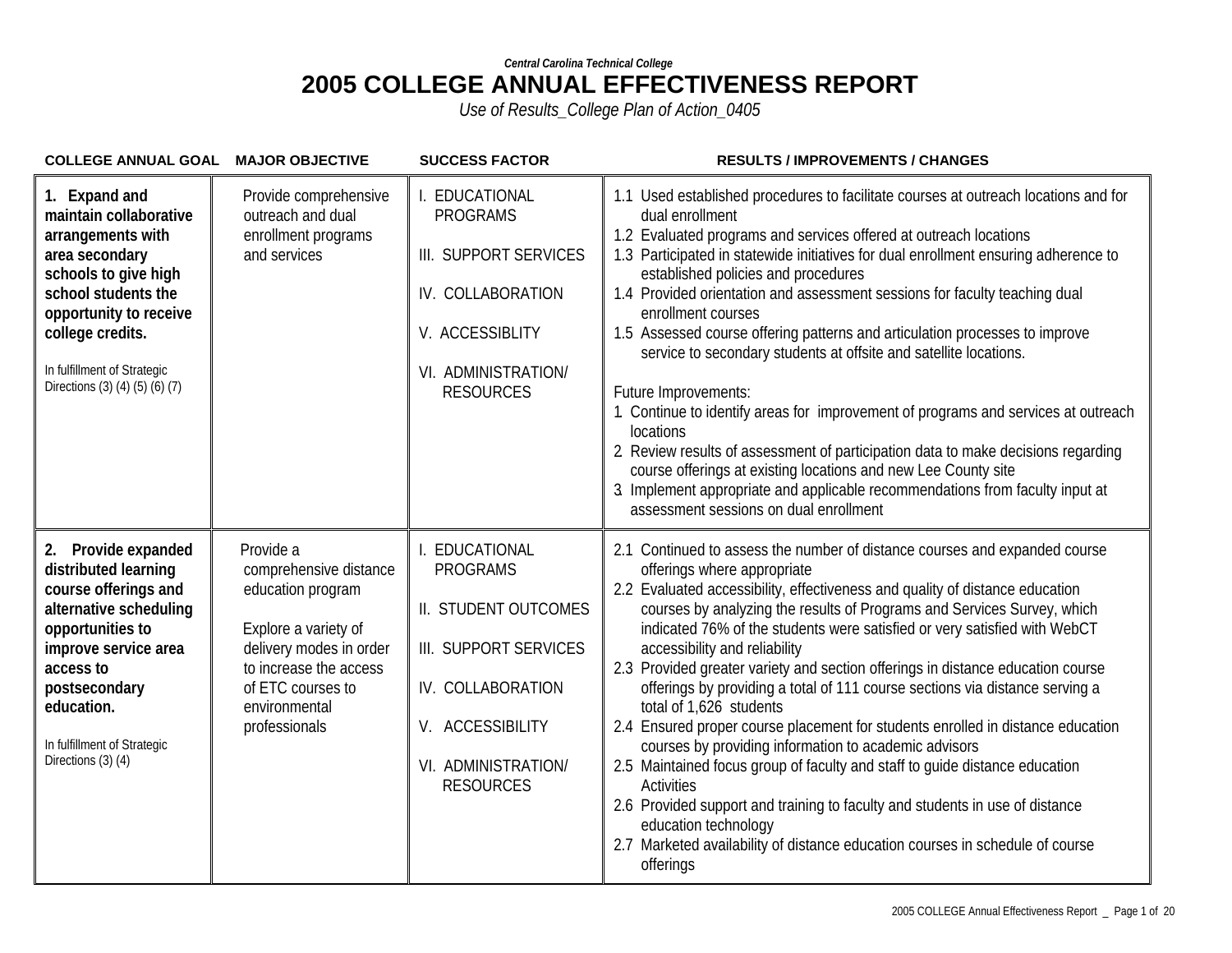| COLLEGE ANNUAL GOAL MAJOR OBJECTIVE                                                                                                                                                          |                                                                                                                                                                                                                                                                                                                                        | <b>SUCCESS FACTOR</b>                                                                                     | <b>RESULTS / IMPROVEMENTS / CHANGES</b>                                                                                                                                                                                                                                                                                                                                                                                                                                                                                                                                                                                                                                                                                                                                                                                                                                                                                                                                                                                                                                                     |
|----------------------------------------------------------------------------------------------------------------------------------------------------------------------------------------------|----------------------------------------------------------------------------------------------------------------------------------------------------------------------------------------------------------------------------------------------------------------------------------------------------------------------------------------|-----------------------------------------------------------------------------------------------------------|---------------------------------------------------------------------------------------------------------------------------------------------------------------------------------------------------------------------------------------------------------------------------------------------------------------------------------------------------------------------------------------------------------------------------------------------------------------------------------------------------------------------------------------------------------------------------------------------------------------------------------------------------------------------------------------------------------------------------------------------------------------------------------------------------------------------------------------------------------------------------------------------------------------------------------------------------------------------------------------------------------------------------------------------------------------------------------------------|
|                                                                                                                                                                                              |                                                                                                                                                                                                                                                                                                                                        |                                                                                                           | 2.8 Offered three non-credit ETC courses by distance learning mode<br>2.9 Managed terms of the DHEC contract<br>2.10 Provided regional training on developing on-line training<br>Future Improvements:<br>Implement recommendations for improving accessibility, effectiveness, and<br>quality of distance education courses through departmental assessment of<br>student evaluations of distance courses<br>Increase number of course offerings in the distance education format where<br>feasible and maintain quality distance education courses<br>Communicate with academic advisors and students regarding placement in<br>3.<br>distance education courses and incorporate into all training for advisors<br>Develop activities that enhance distance education course offerings<br>4.<br>Offer professional development for faculty and students on the use of<br>5.<br>distance education technology and integrate in the College's PDP calendar<br>of activities<br>Publish and promote availability of distance education courses through<br><b>Public Relations department</b> |
| 3. Execute the<br>budgetary processes<br>necessary to maximize<br>efficiency in achieving<br>the College's Strategic<br>Directions.<br>In fulfillment of Strategic<br>Directions (2) (5) (7) | Manage budgetary<br>resources effectively<br>Continue process for the<br>effective review and<br>revision of College<br>policies and procedures<br>related to Business<br>Affairs<br>Monitor and manage<br>college budget and other<br>resources in response to<br>reduced funding without<br>negatively impacting<br>college programs | III. SUPPORT SERVICES<br>IV. COLLABORATION<br>V. ACCESSIBILITY<br>VI. ADMINISTRATION/<br><b>RESOURCES</b> | 3.1 Reviewed adjunct faculty pay rate and determined competitive<br>appropriateness for 2004-05<br>3.2 Received Perkins funding of \$297,000 and TRIO funding of \$225,000<br>3.3 Allocated \$309,000 for academic programs from College and Perkins funds<br>3.4 Allocated additional instructional technology resources through Instructional<br>Computing Team for installation of 14 smart classrooms and lab refresh<br>program<br>3.5 Acquired additional Health Sciences physical resources and worked with the<br>City of Sumter to explore the possibilities of expanding facilities in downtown<br>Sumter area<br>3.6 Acquired equipment for HVAC program valued at approximately \$5,000<br>through donations from business and industry<br>3.7 Completed the review, update, and approval of the College's Personnel<br><b>Directives</b><br>3.8 Completed revision of the College Environmental Health and Safety Manual<br>and the College Procurement Manual placed them in online format                                                                                    |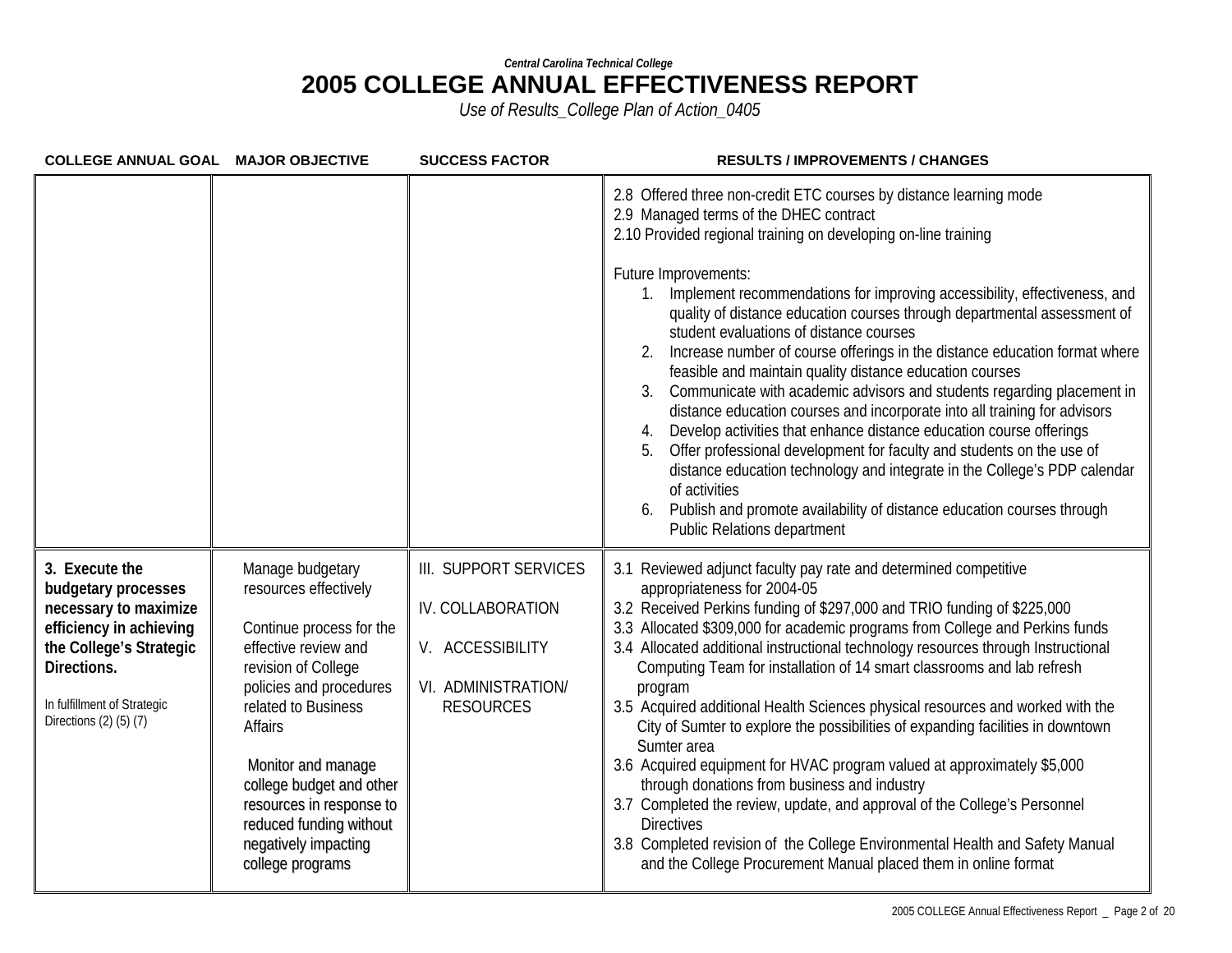| COLLEGE ANNUAL GOAL MAJOR OBJECTIVE |                                                                                                                                                                                            | <b>SUCCESS FACTOR</b> | <b>RESULTS / IMPROVEMENTS / CHANGES</b>                                                                                                                                                                                                                                                                                                                                                                                                                                                                                                                                                                                                                                                                                                                                                                                                                                                                                                                                                                                                                                                                                                                                                                                                                                                                                                                                                                                                                                                                                                                                                                                                                                                                                                                                                                                                                                                                                                                                                                                                                                                                                                                                                                                                                                                                                                                                                                                |
|-------------------------------------|--------------------------------------------------------------------------------------------------------------------------------------------------------------------------------------------|-----------------------|------------------------------------------------------------------------------------------------------------------------------------------------------------------------------------------------------------------------------------------------------------------------------------------------------------------------------------------------------------------------------------------------------------------------------------------------------------------------------------------------------------------------------------------------------------------------------------------------------------------------------------------------------------------------------------------------------------------------------------------------------------------------------------------------------------------------------------------------------------------------------------------------------------------------------------------------------------------------------------------------------------------------------------------------------------------------------------------------------------------------------------------------------------------------------------------------------------------------------------------------------------------------------------------------------------------------------------------------------------------------------------------------------------------------------------------------------------------------------------------------------------------------------------------------------------------------------------------------------------------------------------------------------------------------------------------------------------------------------------------------------------------------------------------------------------------------------------------------------------------------------------------------------------------------------------------------------------------------------------------------------------------------------------------------------------------------------------------------------------------------------------------------------------------------------------------------------------------------------------------------------------------------------------------------------------------------------------------------------------------------------------------------------------------------|
|                                     | Provide support to the<br>College in the areas of<br>accounting,<br>procurement, personnel,<br>physical plant, auxiliary<br>services, security,<br>inventory, information<br>systems, etc. |                       | 3.9 Various forms were revised as necessary for Banner finance<br>implementation<br>3.10 Developed and published Information Security Plan for the College in<br>accordance with the College's Information Security Program<br>3.11 Reviewed procedures as a result of registration critiques in the fall and<br>spring semesters<br>3.12 Prepared for Banner training and consulting visits via Banner Project Team<br>participation in the Business Process Analysis (BPA)<br>3.13 Successfully tested and transmitted direct deposit information via E-<br>Commerce, which allows payroll to submit information in a more timely and<br>more efficient manner<br>3.14 Changed the Acceptable Use and Confidentiality Statement<br>acknowledgements to an annual online review and acknowledgement through<br>WebCT instead of a one-time signature acknowledgment at the time of hire<br>3.15 Allocated \$25,000 towards the purchase of a virtual private network (VPN) for<br>secured off-campus connections to College resources as a result of a<br>recommendation from the Information Security team<br>3.16 Revised registration procedures based on the results of registration critiques<br>3.17 Adjusted and publicized print shop submission procedures to ensure that<br>All print jobs were ready in time for classes<br>3.18 Added a second "quick copy" time in the afternoon at the request of the AMT,<br>and then discontinued after a pilot period revealed little need for it<br>3.19 Developed a customized process from the BPA training<br>3.20 Analyzed and documented critical, new selected business processes via the<br>BPA model for use by the trainers, consultants, and CCTC Banner teams as<br>Banner decisions for implementation are needed<br>3.21 Managed the College budget with no state increase from FY 04 to FY 05<br>(other than for the state pay plan) and prevented cuts in instructional<br>programs through effective management of new funds from enrollment<br>growth<br>3.22 Initiated the CCTC payment plan for students and discontinued the FACTS<br>(third party) payment plan, resulting in \$17,275 additional revenue.<br>3.23 The bookstore implemented the online versions of their point-of-sale software,<br>which will save the College approximately \$4,500 annually<br>3.24 Achieved outstanding audit results from the annual inventory audit and |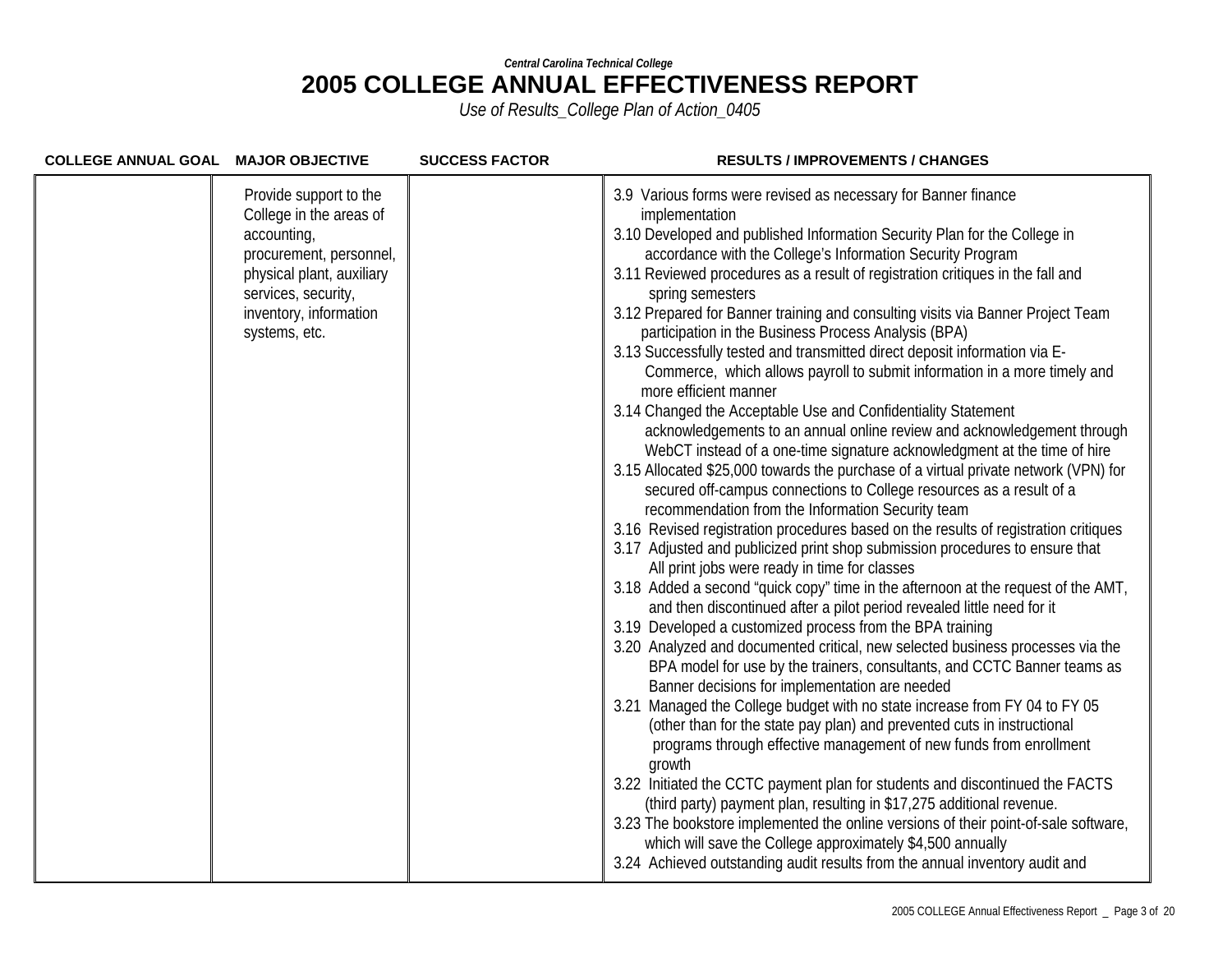| COLLEGE ANNUAL GOAL MAJOR OBJECTIVE | <b>SUCCESS FACTOR</b> | <b>RESULTS / IMPROVEMENTS / CHANGES</b>                                                                                                                                                                                                                                                                                                                                                                                                                                                                                                                                                                                                                                                                                                                                                                                                                                                                                                                                                                                                                                                                                                                                                                                                                                                                                                                                                                                                                                                                                                                                                                                                                                                                                                          |
|-------------------------------------|-----------------------|--------------------------------------------------------------------------------------------------------------------------------------------------------------------------------------------------------------------------------------------------------------------------------------------------------------------------------------------------------------------------------------------------------------------------------------------------------------------------------------------------------------------------------------------------------------------------------------------------------------------------------------------------------------------------------------------------------------------------------------------------------------------------------------------------------------------------------------------------------------------------------------------------------------------------------------------------------------------------------------------------------------------------------------------------------------------------------------------------------------------------------------------------------------------------------------------------------------------------------------------------------------------------------------------------------------------------------------------------------------------------------------------------------------------------------------------------------------------------------------------------------------------------------------------------------------------------------------------------------------------------------------------------------------------------------------------------------------------------------------------------|
|                                     |                       | the external audit-both with no findings or recommendations<br>3.25 Received the Certificate of Achievement for Excellence in Financial<br>Reporting for the College's Comprehensive Annual Financial Report (CAFR)<br>3.26 Used S.C. Dept. of Corrections for secured records destruction, saving<br>the College approximately \$600 in destruction costs<br>3.27 Using the Interagency Mail Service at 3 campuses saved the College \$4,187<br>compared to USPS cost<br>3.28 Upgraded the high speed copier in the print shop and expanded print shop<br>services to include an electronic/networked submission process; upgraded all<br>building copiers to digital<br>3.29 Developed and submitted a RUS Grant Application, REACH<br>3.30 Expanded print shop services, nearly eliminating t need for the "quick<br>copy" program and improved turn-around time on printing requests.<br>3.31 Made changes to the current year's RUS Grant application based on<br>feedback/results of previous year application that was not funded<br>3.32 Expanded supplies and the software selections offered for sale in Bookstore<br>3.33 Increased the used book inventory, which increased benefits to students and<br>Bookstore profits<br>3.34 Created student ID cards with barcodes that can be used as library cards<br>3.35 Coordinated sale of 96 off-lease computers to College employees<br>3.36 Installed 135 computers in instructional computing labs and 35 computers in<br>offices as part of the College's replacement cycle<br>3.37 Determined that present procedure of identifying new hires and employee<br>changes is not sufficient or timely enough to provide them the information<br>resources needed to perform their jobs |
|                                     |                       | Future Improvements:<br>Maintain Perkins plan for expenditures and establish TRIO program<br>Submit annual requests for capital improvements<br>3.<br>Submit requests for instructional computing needs to Instructional Computing<br>Team to support goals of the QEP<br>Participate in presentations to local health care providers<br>4.<br>Request equipment donations from business and industry<br>5.<br>Continue to review College Directives annually and revise as necessary<br>6.<br>Develop an online training program for the Information Security Program as part                                                                                                                                                                                                                                                                                                                                                                                                                                                                                                                                                                                                                                                                                                                                                                                                                                                                                                                                                                                                                                                                                                                                                                   |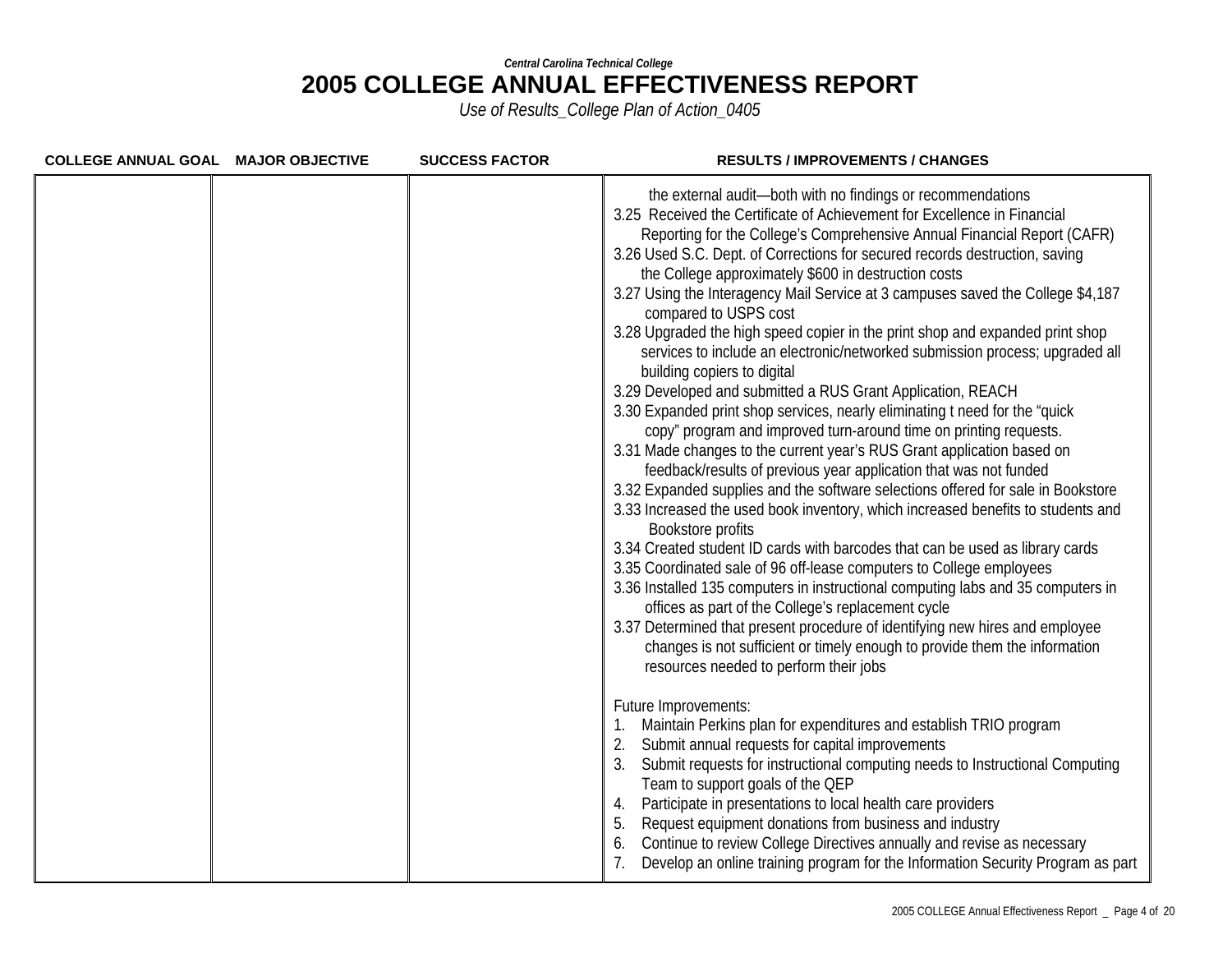| COLLEGE ANNUAL GOAL MAJOR OBJECTIVE                                                                                                                                                                                                                                   |                                                                                                                                                                                                                                                                                                                                                                                                         | <b>SUCCESS FACTOR</b>                                                                                                                                               | <b>RESULTS / IMPROVEMENTS / CHANGES</b>                                                                                                                                                                                                                                                                                                                                                                                                                                                                                                                                                                                                                                                                                                                                                                                                                                                                                                                                                                                                                                                                                                                                                                                                                                                                                                                                                                                                                                                                                                                                                                                      |
|-----------------------------------------------------------------------------------------------------------------------------------------------------------------------------------------------------------------------------------------------------------------------|---------------------------------------------------------------------------------------------------------------------------------------------------------------------------------------------------------------------------------------------------------------------------------------------------------------------------------------------------------------------------------------------------------|---------------------------------------------------------------------------------------------------------------------------------------------------------------------|------------------------------------------------------------------------------------------------------------------------------------------------------------------------------------------------------------------------------------------------------------------------------------------------------------------------------------------------------------------------------------------------------------------------------------------------------------------------------------------------------------------------------------------------------------------------------------------------------------------------------------------------------------------------------------------------------------------------------------------------------------------------------------------------------------------------------------------------------------------------------------------------------------------------------------------------------------------------------------------------------------------------------------------------------------------------------------------------------------------------------------------------------------------------------------------------------------------------------------------------------------------------------------------------------------------------------------------------------------------------------------------------------------------------------------------------------------------------------------------------------------------------------------------------------------------------------------------------------------------------------|
|                                                                                                                                                                                                                                                                       |                                                                                                                                                                                                                                                                                                                                                                                                         |                                                                                                                                                                     | of the College's Professional Development Program<br>Revise and update the College website by contracting with a firm for completion<br>8.<br>FY 06<br>Utilize new selected business processes for the trainers, consultants, and<br>9.<br>CCTC Banner teams as Banner decisions are needed for continuing<br>implementation<br>10. Implement the GMOnline system, which will allow for future growth the<br>Bookstore and save support fees<br>11. Begin notifying and charging students collection fees when past due accounts<br>must be turned over a collection agency or GEAR program<br>12. Improve procedures related to providing employee technology needs and<br>security settings                                                                                                                                                                                                                                                                                                                                                                                                                                                                                                                                                                                                                                                                                                                                                                                                                                                                                                                                |
| 4. Provide technical/<br>industrial programs<br>and services designed<br>specifically for area<br>business and industry<br>to meet the demands<br>of the current<br>divergent and volatile<br>economy.<br>In fulfillment of Strategic<br>Directions $(4)$ $(6)$ $(7)$ | Maintain current<br>academic programs and<br>develop evolving<br>curricula<br>Offer existing contracted<br>training programs to<br>meet known needs of<br>business, industries, or<br>other organizations<br>in the four county<br>service area<br>Develop and offer new<br>contracted programs<br>Continue to market<br>computer related<br>programs<br>Support the need for<br>environmental training | EDUCATIONAL<br><b>PROGRAMS</b><br>II. STUDENT OUTCOMES<br>III. SUPPORT SERVICES<br>IV. COLLABORATION<br>V. ACCESSIBILITY<br>VI. ADMINISTRATION/<br><b>RESOURCES</b> | 4.1 Conducted annual academic program review process to evaluate program<br>content in the General Education Certificate, General Technology Associate<br>Degree, Engineering Graphics Technology Diploma, Natural Resources<br>Management Associate Degree, and Industrial Maintenance Certificate<br>4.2 Analyzed results from the Programs and Services Survey, which indicated<br>92.8% of the students were satisfied or very satisfied with the course content of<br>the major courses in their curricula; from the Alumni Survey, which indicated<br>95.8% were satisfied or very satisfied with their major program of study and<br>88.9% were satisfied or very satisfied with the instruction in their major<br>4.3 Conducted survey regarding technology needs as part of developing the<br>College's QEP<br>4.4 Conducted annual advisory committee meetings<br>4.5 Reviewed and maintained postsecondary technical course transfer information<br>4.6 Promoted secondary articulation agreements to secondary students,<br>counselors, and teachers<br>4.7 Maintained records of articulated courses from secondary institutions<br>4.8 Adopted two new certificate programs; realigned the NRM and EVT associate<br>degrees; and implemented course changes in programs presented to the AMT<br>4.9 Implemented the Diploma in Medical Assisting for Fall 2004<br>4.10 Developed new credit programs identified through advisory committees, needs<br>analysis, industry trends, and approved by the AMT which included the College<br>Studies Certificate and the Electro-Mechanical Workforce II Certificate |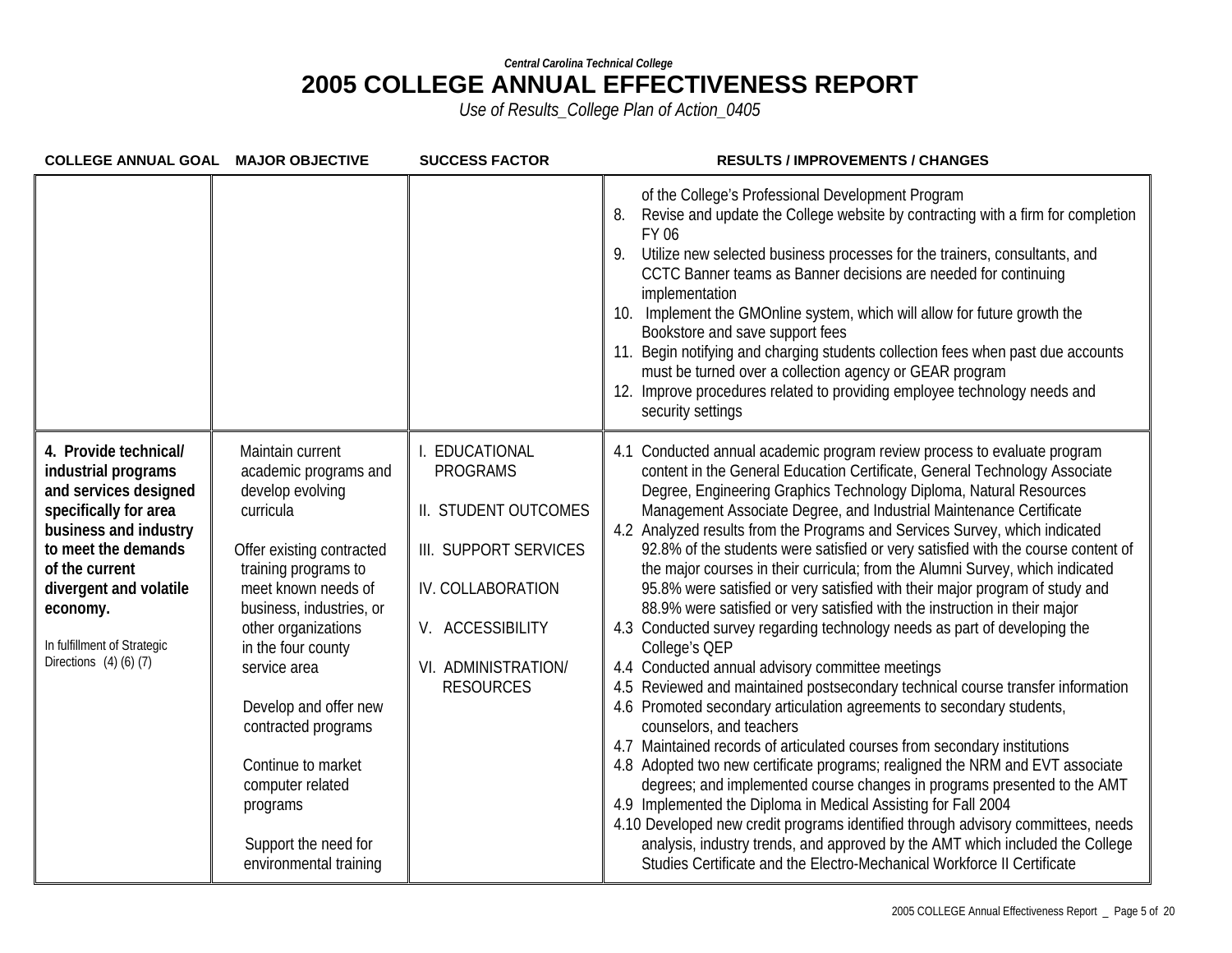| COLLEGE ANNUAL GOAL MAJOR OBJECTIVE |                                                                                                                    | <b>SUCCESS FACTOR</b> | <b>RESULTS / IMPROVEMENTS / CHANGES</b>                                                                                                                                                                                                                                                                                                                                                                                                                                                                                                                                                                                                                                                                                                                                                                                                                                                                                                                                                                                                                                                                                                                                                                                                                                                                                                                                                                                                                                                                                                                                                                                                                                                                                                                                                                                                                                                                                                                                                                                                                                      |
|-------------------------------------|--------------------------------------------------------------------------------------------------------------------|-----------------------|------------------------------------------------------------------------------------------------------------------------------------------------------------------------------------------------------------------------------------------------------------------------------------------------------------------------------------------------------------------------------------------------------------------------------------------------------------------------------------------------------------------------------------------------------------------------------------------------------------------------------------------------------------------------------------------------------------------------------------------------------------------------------------------------------------------------------------------------------------------------------------------------------------------------------------------------------------------------------------------------------------------------------------------------------------------------------------------------------------------------------------------------------------------------------------------------------------------------------------------------------------------------------------------------------------------------------------------------------------------------------------------------------------------------------------------------------------------------------------------------------------------------------------------------------------------------------------------------------------------------------------------------------------------------------------------------------------------------------------------------------------------------------------------------------------------------------------------------------------------------------------------------------------------------------------------------------------------------------------------------------------------------------------------------------------------------------|
|                                     | by offering a<br>comprehensive<br>schedule of occupation<br>upgrade courses and<br>customized contract<br>training |                       | 4.11 Administered Employer Survey of recent graduates for continuous<br>improvement of academic programs; results indicated that 95% of the<br>employers were satisfied or very satisfied with the graduates they employed<br>4.12 Reviewed DVS course competencies and implemented recommendations of<br>statewide committee for DVS course<br>4.13 Collaborated with Tuomey Hospital and the City of Sumter to explore<br>opportunities to increase instructional personnel, course offerings in health<br>sciences, and expanded health care instructional facilities<br>4.14 Evaluated placement scores for English, math, and reading for new SAT<br>and made recommendations as appropriate<br>4.15 Added the technology readiness placement requirement<br>4.16 Identified and provided appropriate and timely training opportunities in HVACR<br>and Automotive<br>4.17 Completed three multi company non-credit contract programs<br>4.18 Offered 25 non-credit courses/programs to individual client organizations<br>4.19 Performed 20 needs assessments in industry<br>4.20 Developed 35 non-credit contracts for new/existing clients to include<br>leadership type of training<br>4.21 Expanded EZA programs by 10%<br>4.22 Developed 12 new contracted programs in leadership, supervision, and<br>communications<br>4.23 Created and offered over 400 non-credit open enrollment programs and<br>seminars to meet the needs of business and industry<br>4.24 Offered over 20 non-credit Microsoft training programs in the four-county<br>area<br>4.25 Offered 55 environmental training courses through open enrollment and 15<br>through contractual arrangements<br>Future Improvements:<br>1. Prepare report of academic program review and submit to Academic<br>Management Team with recommendations for program changes and<br>improvements; Engineering Graphics Diploma program more aligned with<br>certificate and associate degree; and content changes in NRM Associate<br>degree to include GPS technology as well as alignment of NRM and EVT |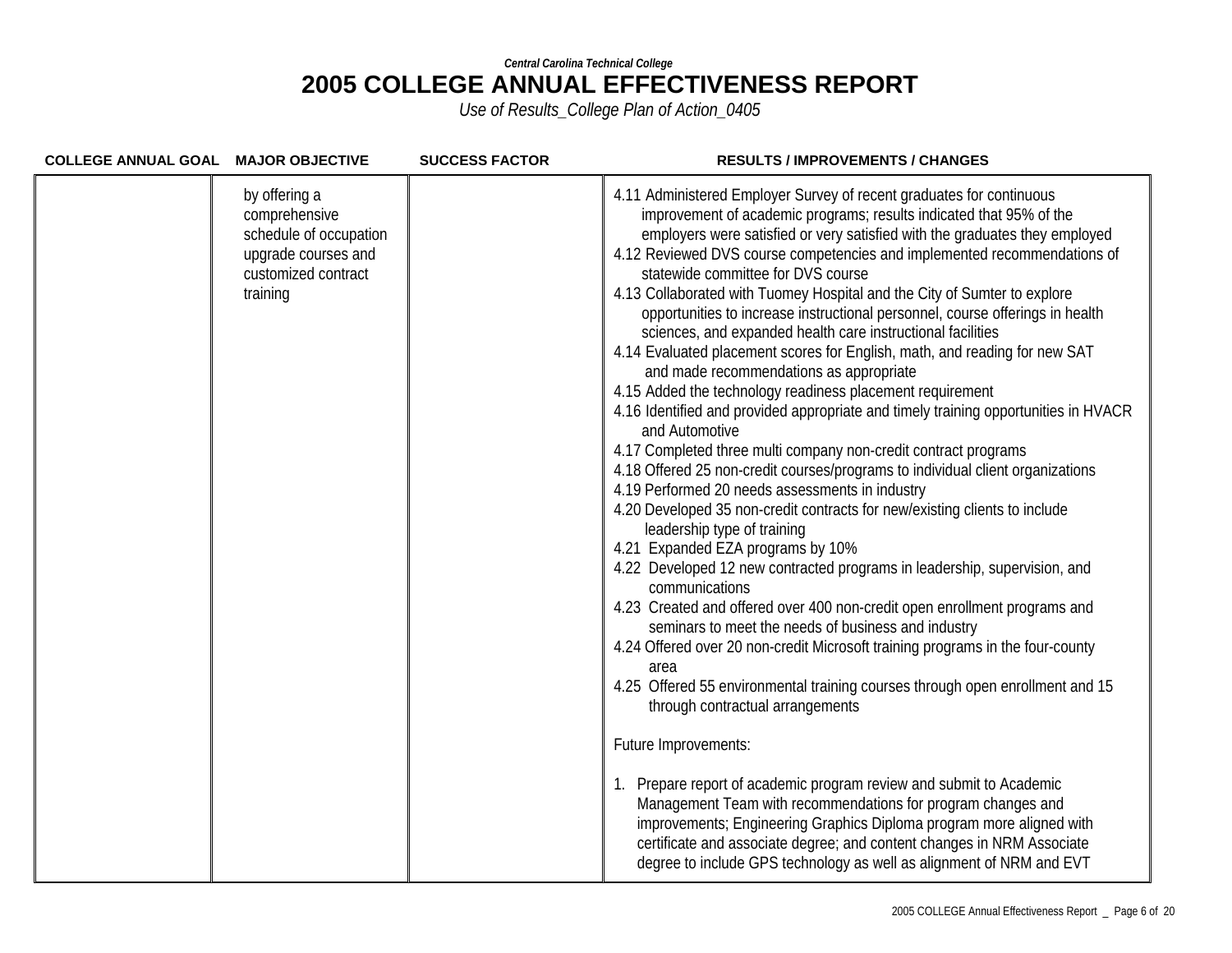| COLLEGE ANNUAL GOAL MAJOR OBJECTIVE                                                                                                                                                                   |                                                                                                                                 | <b>SUCCESS FACTOR</b>                   | <b>RESULTS / IMPROVEMENTS / CHANGES</b>                                                                                                                                                                                                                                                                                                                                                                                                                                                                                                                                                                                                                                                                                                                                                                                                                                                                                                                                                                                                                                                                                                                                                                                                                                                                                                                                                                                         |
|-------------------------------------------------------------------------------------------------------------------------------------------------------------------------------------------------------|---------------------------------------------------------------------------------------------------------------------------------|-----------------------------------------|---------------------------------------------------------------------------------------------------------------------------------------------------------------------------------------------------------------------------------------------------------------------------------------------------------------------------------------------------------------------------------------------------------------------------------------------------------------------------------------------------------------------------------------------------------------------------------------------------------------------------------------------------------------------------------------------------------------------------------------------------------------------------------------------------------------------------------------------------------------------------------------------------------------------------------------------------------------------------------------------------------------------------------------------------------------------------------------------------------------------------------------------------------------------------------------------------------------------------------------------------------------------------------------------------------------------------------------------------------------------------------------------------------------------------------|
|                                                                                                                                                                                                       |                                                                                                                                 |                                         | program curricula<br>2. Improve programs by using results from technology survey administered at<br>advisory committee meetings<br>3. Improve transfer opportunities for students in AA and AS programs<br>4. Use results of the review of the technical program transfer agreements to<br>maintain currency of the agreements where applicable<br>5. Continue systematic communication with secondary students, counselors, and<br>teachers regarding secondary articulation agreements<br>6. Compile report of articulated courses from secondary institutions and monitor<br>participation<br>7. Present curriculum recommendations to the Academic Management Team<br>8. Monitor curriculum implementation of the Medical Assisting Diploma program<br>and make changes where appropriate<br>9. Make recommendations to the Academic Management Team for new programs<br>10. Improve transfer opportunities for students in AA and AS programs<br>11. Incorporate recommendations for developmental course competencies<br>12. Meet with area health care providers and seek opportunities to collaborate<br>where appropriate<br>13. Make recommendations for placement scores in English, math, reading, and<br>technology readiness to the Academic Management Team<br>14. Implement credit and continuing education collaborative programs and<br>initiatives<br>15. Develop and offer new non-credit contract programs |
| 5. Implement<br>applicable portions of<br>the College Facilities<br>Master Plan and<br>appropriate deferred<br>maintenance actions<br>as funding becomes<br>available.<br>In fulfillment of Strategic | Provide and maintain<br>College facilities<br>(buildings and grounds)<br>that are safe, attractive,<br>and efficiently operated | VI. ADMINISTRATION/<br><b>RESOURCES</b> | 5.1 Conducted various renovations and refurbishment projects to improve the<br>appearance or functionality of the campus, including:<br>Painted various areas in buildings 100, 400, 500, 600 & 900<br>Replaced carpet in various areas of buildings 100, 200, 400 & 900<br>Replaced roof on NRM classroom building<br>Installed greenhouse at F.E. Dubose<br>Various small projects<br>5.2 There have been no large projects or new construction due to funding and<br>space limitations on main campus<br>5.3 Attained energy consumption per square foot of 49.40 kBtu versus an average                                                                                                                                                                                                                                                                                                                                                                                                                                                                                                                                                                                                                                                                                                                                                                                                                                     |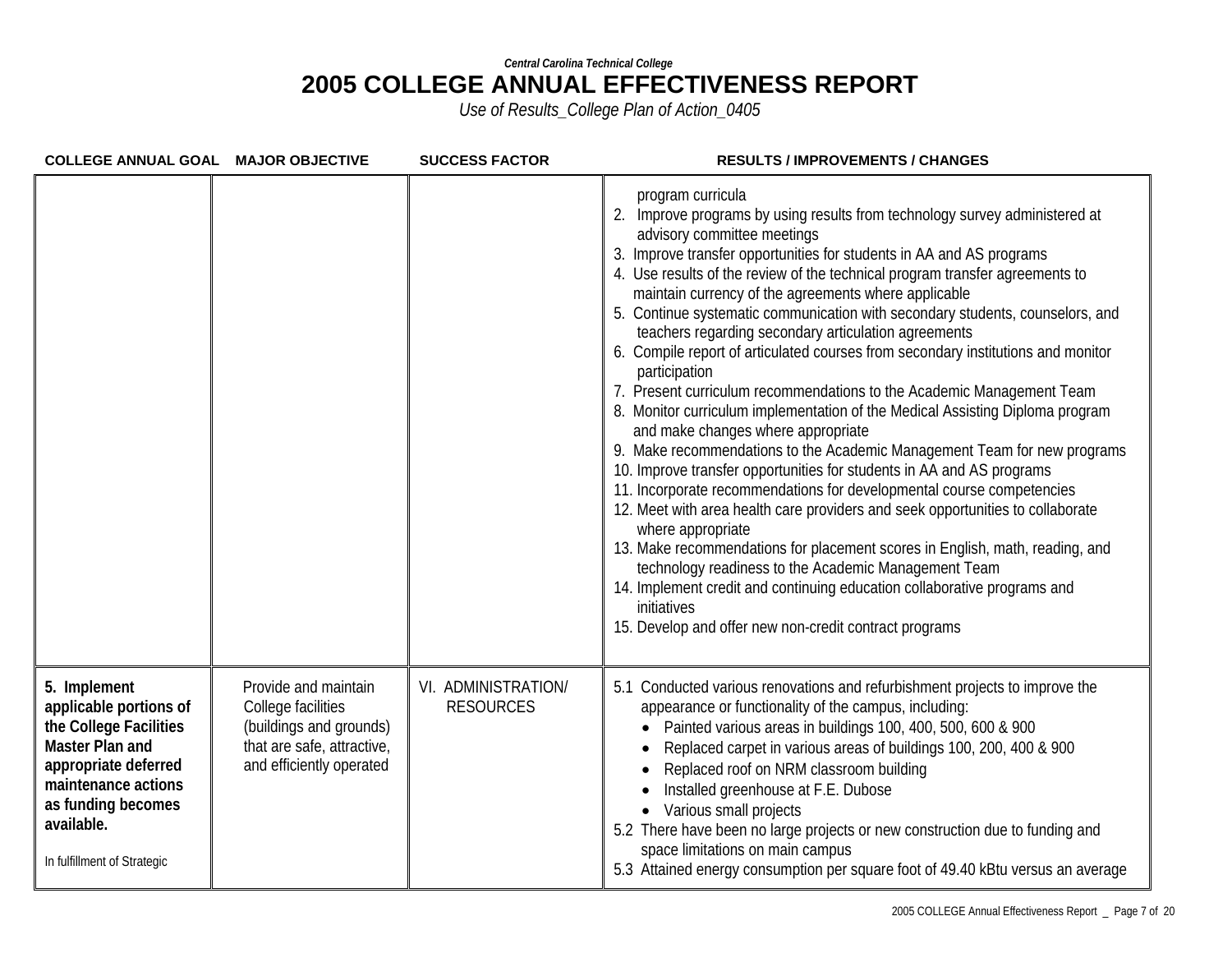| COLLEGE ANNUAL GOAL MAJOR OBJECTIVE                                                                                                                                                                                                                |                                                                                                                                                                                                                                                                                                                                                                                                                                                       | <b>SUCCESS FACTOR</b>                                                                                                      | <b>RESULTS / IMPROVEMENTS / CHANGES</b>                                                                                                                                                                                                                                                                                                                                                                                                                                                                                                                                                                                                                                                                                                                                                                                                                                                                                                                                                                                                                                                                                                                                                                                                                                                                                                                                                                                                                                                                                                                                         |
|----------------------------------------------------------------------------------------------------------------------------------------------------------------------------------------------------------------------------------------------------|-------------------------------------------------------------------------------------------------------------------------------------------------------------------------------------------------------------------------------------------------------------------------------------------------------------------------------------------------------------------------------------------------------------------------------------------------------|----------------------------------------------------------------------------------------------------------------------------|---------------------------------------------------------------------------------------------------------------------------------------------------------------------------------------------------------------------------------------------------------------------------------------------------------------------------------------------------------------------------------------------------------------------------------------------------------------------------------------------------------------------------------------------------------------------------------------------------------------------------------------------------------------------------------------------------------------------------------------------------------------------------------------------------------------------------------------------------------------------------------------------------------------------------------------------------------------------------------------------------------------------------------------------------------------------------------------------------------------------------------------------------------------------------------------------------------------------------------------------------------------------------------------------------------------------------------------------------------------------------------------------------------------------------------------------------------------------------------------------------------------------------------------------------------------------------------|
| Directions (2) (7)                                                                                                                                                                                                                                 |                                                                                                                                                                                                                                                                                                                                                                                                                                                       |                                                                                                                            | 75.19 for all SC Colleges (without housing)—5 <sup>th</sup> lowest out of 20 colleges<br>Future Improvements:<br>1. Review progress on capital projects for the fiscal year to ensure they remain on<br>schedule<br>2. Explore expansion at off-campus locations, including the "federal building" and the<br>old Western Auto building in downtown Sumter, and a small site in Bishopville, all<br>to be funded by other government entities<br>3. Continue utilization of the energy management system to schedule HVAC for<br>College facilities and to ensure that students, faculty, and staff are comfortable                                                                                                                                                                                                                                                                                                                                                                                                                                                                                                                                                                                                                                                                                                                                                                                                                                                                                                                                                             |
| 6. Provide appropriate<br>data collection and<br>analysis to support the<br>planning process,<br>curriculum<br>development, external<br>accountability, and<br>institutional<br>improvements.<br>In fulfillment of Strategic<br>Directions (5) (7) | Facilitate effective<br>planning, evaluation,<br>and use of results for<br>quality programs and<br>services for continuous<br>improvement.<br>Monitor success factors<br>and performance on<br>effectiveness indicators<br>Substantiate and<br>document<br>comprehensive<br>institutional<br>improvement,<br>accountability, and the<br>effectiveness of the<br>College in achieving its<br>mission<br>Maintain regional and<br>program accreditation | EDUCATIONAL<br><b>PROGRAMS</b><br>II. STUDENT OUTCOMES<br>III. SUPPORT SERVICES<br>VI. ADMINISTRATION/<br><b>RESOURCES</b> | 6.1 Developed 2005-06 unit and divisional plans of action based on planning forums<br>and input of faculty and staff members<br>6.2 Integrated 2005-06 unit objectives into divisional plans of action and included<br>divisional objectives into the College annual plan of action to accomplish the College<br>mission.<br>6.3 Reviewed and analyzed results of College surveys to improve programs and<br>services. The results included those from the Employer Survey; Program and<br>Services Survey; Alumni Survey; Advisory Committee Survey; Advisor Survey;<br>Alumni Survey, which indicated that 94.4% of alumni responding were satisfied or<br>very satisfied with their overall academic experience; and Student Evaluation of<br>Instruction Survey, which indicated a College mean of 3.51 on a 4.0 scale for<br>instruction for Fall 2004 semester<br>6.4 Assessed progress of plans of action objectives and compiled annual reports of<br>accomplishments and summaries of the use of results in effectiveness reports<br>6.5 Used results of EPMS and FPMS evaluations to document 2004-05<br>performance and develop 2005-06 planning stages for all permanent staff and<br>faculty members<br>6.6 Revised employer survey to assess general education competencies<br>6.7 Continued to monitor all program and institutional accreditation requirements<br>and standards for compliance<br>6.8 Monitored program evaluation data for program vitality<br>6.9 Identified techniques for improving status of academic programs on probation/<br>suspension |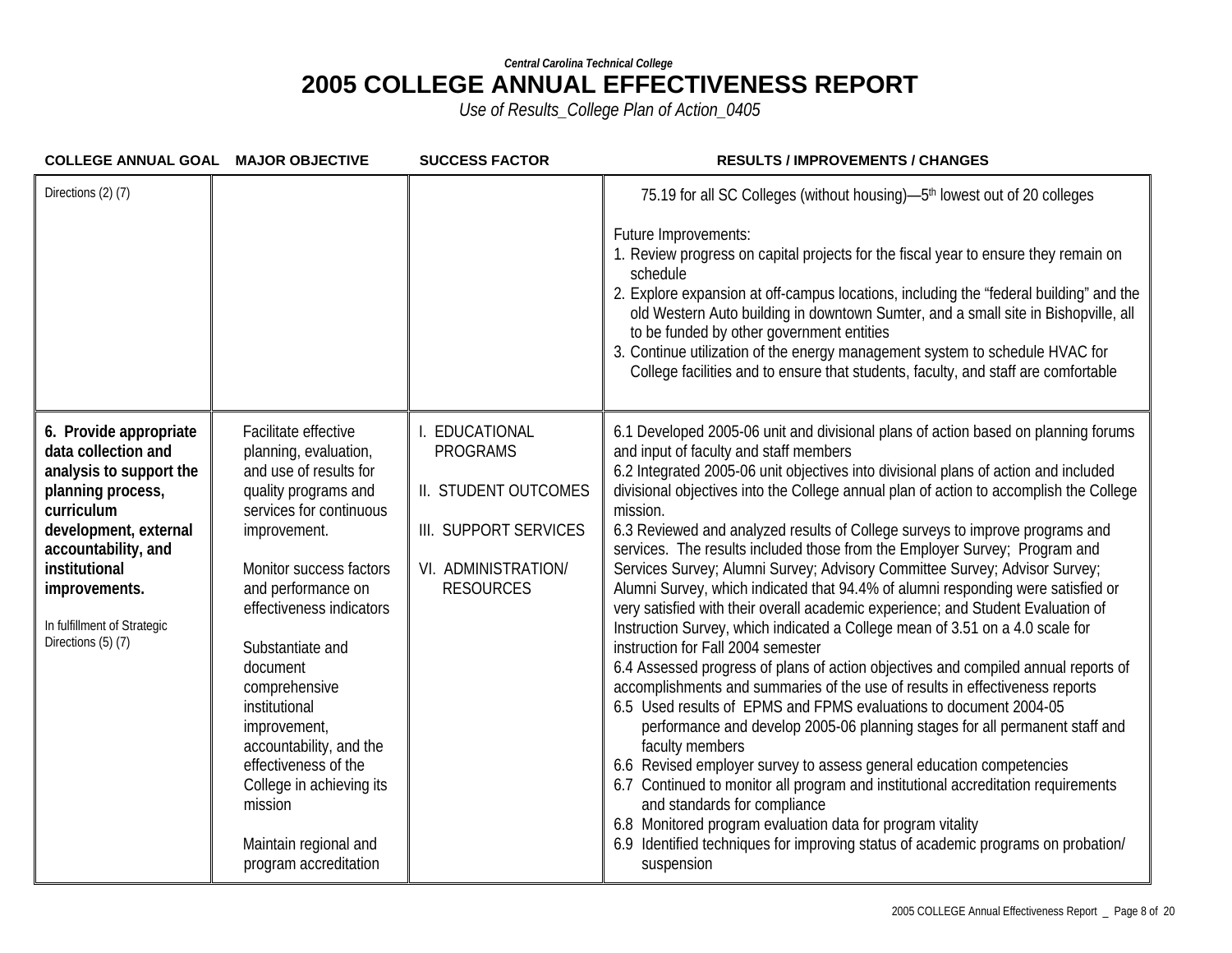| 6.10 Collected data for required reports to NLNAC, AAMA, ARC-ST, LLR Board of<br>Nursing, TAC of ABET, ABA, ACBSP, and NAWTA                                                                                                                                                                                                                                                                                                                                                                                                                                                                                                                                                                                                                                                                                                                                                                                                                                                                                                                                                                                                                                                                                                                                                                                                                                                                                                                                                                    |
|-------------------------------------------------------------------------------------------------------------------------------------------------------------------------------------------------------------------------------------------------------------------------------------------------------------------------------------------------------------------------------------------------------------------------------------------------------------------------------------------------------------------------------------------------------------------------------------------------------------------------------------------------------------------------------------------------------------------------------------------------------------------------------------------------------------------------------------------------------------------------------------------------------------------------------------------------------------------------------------------------------------------------------------------------------------------------------------------------------------------------------------------------------------------------------------------------------------------------------------------------------------------------------------------------------------------------------------------------------------------------------------------------------------------------------------------------------------------------------------------------|
| 6.11 Began review of compliance methods for TAC 2000 of ABET program<br>standards<br>6.12 Prepared data for NLNAC accreditation reaffirmation visit held in<br>February 2005 for Associate Degree Nursing program and Practical Nursing<br>Diploma programs<br>6.13 Earned an institutional rating of "Exceeds" from the SC Commission on<br><b>Higher Education</b><br>6.13 Implemented processes to improve graduation rate based on the evaluation<br>of research data<br>6.14 Hired faculty and staff to reflect a diverse ethnicity<br>6.15 Communicated the organizational structure and roles of employees to faculty<br>and staff<br>6.16 Reviewed all faculty and staff position descriptions to ensure relevancy and<br>made changes when organizational changes were implemented in Academic<br>and Student Affairs<br>6.17 Reviewed academic and student affairs policies for efficiency and consistency<br>with focus on attendance policies, drop/add procedures, standards of academic<br>progress, and roster verification<br>6.18 Developed and monitored Substantive Change Prospectus Timeline<br>6.19 Completed Follow-up activities as directed by the CoC staff<br>member<br>6.20 Completed and submitted CCTC Prospectus for Off-Campus Locations<br>to the Commission on Colleges.<br>6.21 Completed and submitted the CCTC Follow-up Response to the CoC<br><b>Executive Director</b><br>6.22 Received approval for the Central Carolina Technical College Substantive |
| Change for Off-Campus Locations by the Commission on Colleges of the<br>Southern Association of Colleges and Schools<br>6.23 Developed College timeline of activities for the On-Site Reaffirmation<br><b>Committee Visit</b><br>6.24 Coordinated appropriate logistical preparations for the On-Site Visit with the<br>CoC staff and Committee Chair<br>6.25 Followed planning an evaluation processes to execute systematic review of                                                                                                                                                                                                                                                                                                                                                                                                                                                                                                                                                                                                                                                                                                                                                                                                                                                                                                                                                                                                                                                         |
|                                                                                                                                                                                                                                                                                                                                                                                                                                                                                                                                                                                                                                                                                                                                                                                                                                                                                                                                                                                                                                                                                                                                                                                                                                                                                                                                                                                                                                                                                                 |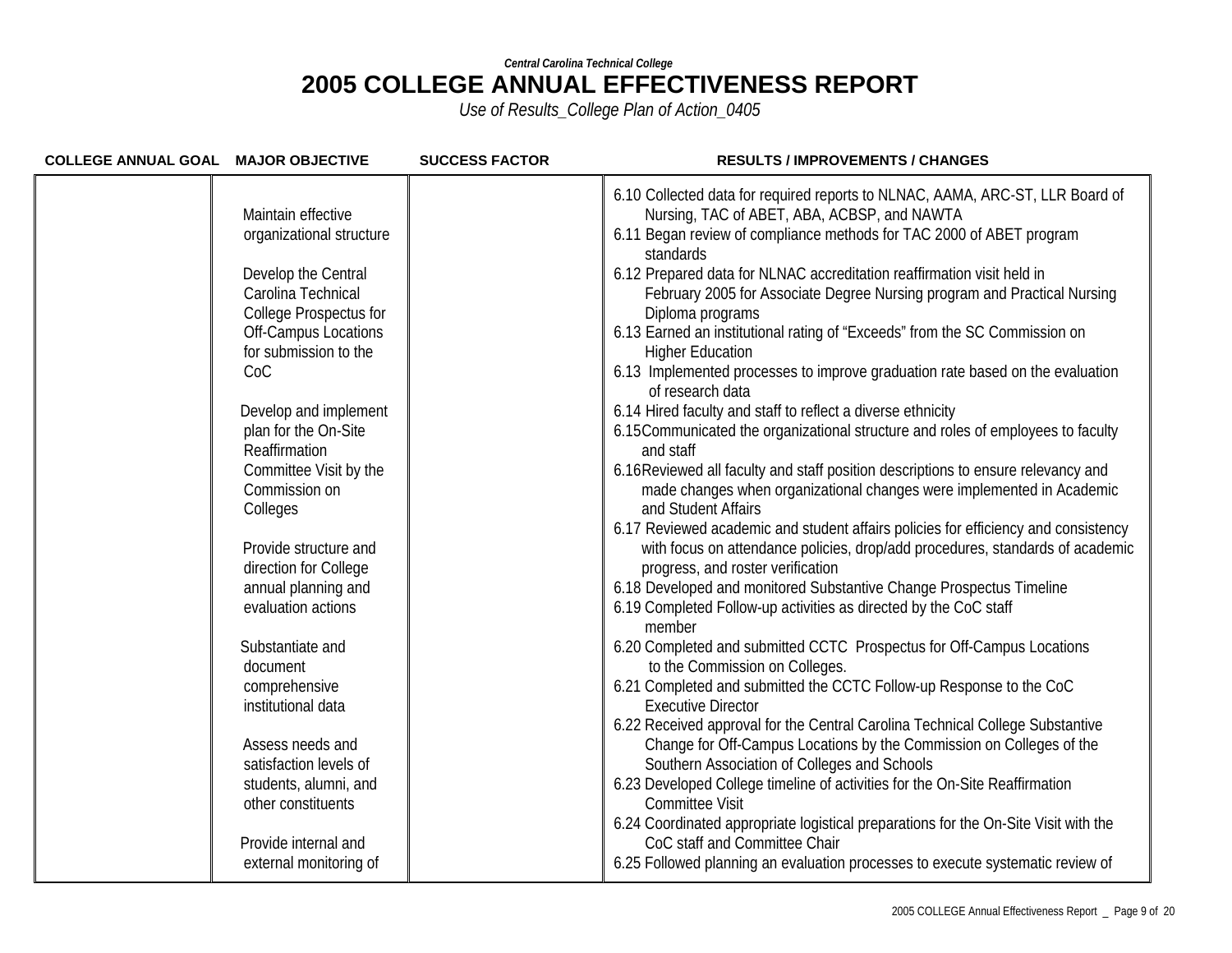| COLLEGE ANNUAL GOAL MAJOR OBJECTIVE |                                                                              | <b>SUCCESS FACTOR</b> | <b>RESULTS / IMPROVEMENTS / CHANGES</b>                                                                                                                                                                                                                                                                                                                                                                                                                                                                                                                                                                                                                                                                                                                                                                                                                                                                                                                                                                                                                                                                                                                                                                                                                                                                                                                                                                                                                                                                                                                                                                                                                                                                                                                                                                                                                                                                                                                                                                                                                                                                                                                                                                                                                                                  |
|-------------------------------------|------------------------------------------------------------------------------|-----------------------|------------------------------------------------------------------------------------------------------------------------------------------------------------------------------------------------------------------------------------------------------------------------------------------------------------------------------------------------------------------------------------------------------------------------------------------------------------------------------------------------------------------------------------------------------------------------------------------------------------------------------------------------------------------------------------------------------------------------------------------------------------------------------------------------------------------------------------------------------------------------------------------------------------------------------------------------------------------------------------------------------------------------------------------------------------------------------------------------------------------------------------------------------------------------------------------------------------------------------------------------------------------------------------------------------------------------------------------------------------------------------------------------------------------------------------------------------------------------------------------------------------------------------------------------------------------------------------------------------------------------------------------------------------------------------------------------------------------------------------------------------------------------------------------------------------------------------------------------------------------------------------------------------------------------------------------------------------------------------------------------------------------------------------------------------------------------------------------------------------------------------------------------------------------------------------------------------------------------------------------------------------------------------------------|
|                                     | College compliance with<br>the new CoC principles<br>of accreditation system |                       | College programs and services<br>6.26 Completed the 2005-06 annual planning process, which resulted in the<br>development of the 2005-06 College Annual Plan of Action<br>6.27 Completed the 2003-04 College Annual Effectiveness Report<br>6.28 Completed the 2004-05 Major Division and Unit Effectiveness Reports<br>6.29 Revised the formats of the College, Division, and Unit Annual Effectiveness<br>Reports to clarify the Use of Results for Improvements section, based on PIE<br>Internal Survey Results and Results of External Peer Evaluation of the PIE<br>Office<br>6.30 Substantiated and documented qualifications and academic preparation of<br>full-time and part-time faculty members<br>6.31 Provided accurate institutional research data to College constituents<br>and publics<br>6.32 Completed and published comprehensive external institutional effectiveness<br>and accountability reports<br>6.33 Prepared and disseminated internal and external surveys of College<br>programs and services<br>6.34 Prepared and disseminated data and findings resulting from the internal and<br>external surveys of College programs and services<br>6.35 Used the results of internal and external assessment findings to improve the<br>services of the Office of Planning and Institutional Effectiveness to make the<br>improvements as follows: (1) created and published a revised electronic<br>College Fact book, (2) created and published a new electronic College Quick<br>Facts publication, (3) revised the format of the Annual Planning and<br>Evaluation Timeline for the purpose of improving clarity for the user and to<br>reflect the calendar year as opposed to a fiscal or academic year<br>6.36 Disseminated appropriate reports related to the quality of programs and<br>services, satisfaction and retention of students, post-education satisfaction<br>and success, and resource management were developed and disseminated<br>6.37 Reviewed procedures and processes which resulted in revisions in College<br>policy Directives 7.19 - Reporting to External Agencies and 7.16 - Reference<br>to Institutional Accreditation Status, to ensure usefulness and consistency<br>with commonly accepted practice<br>Future Improvements: |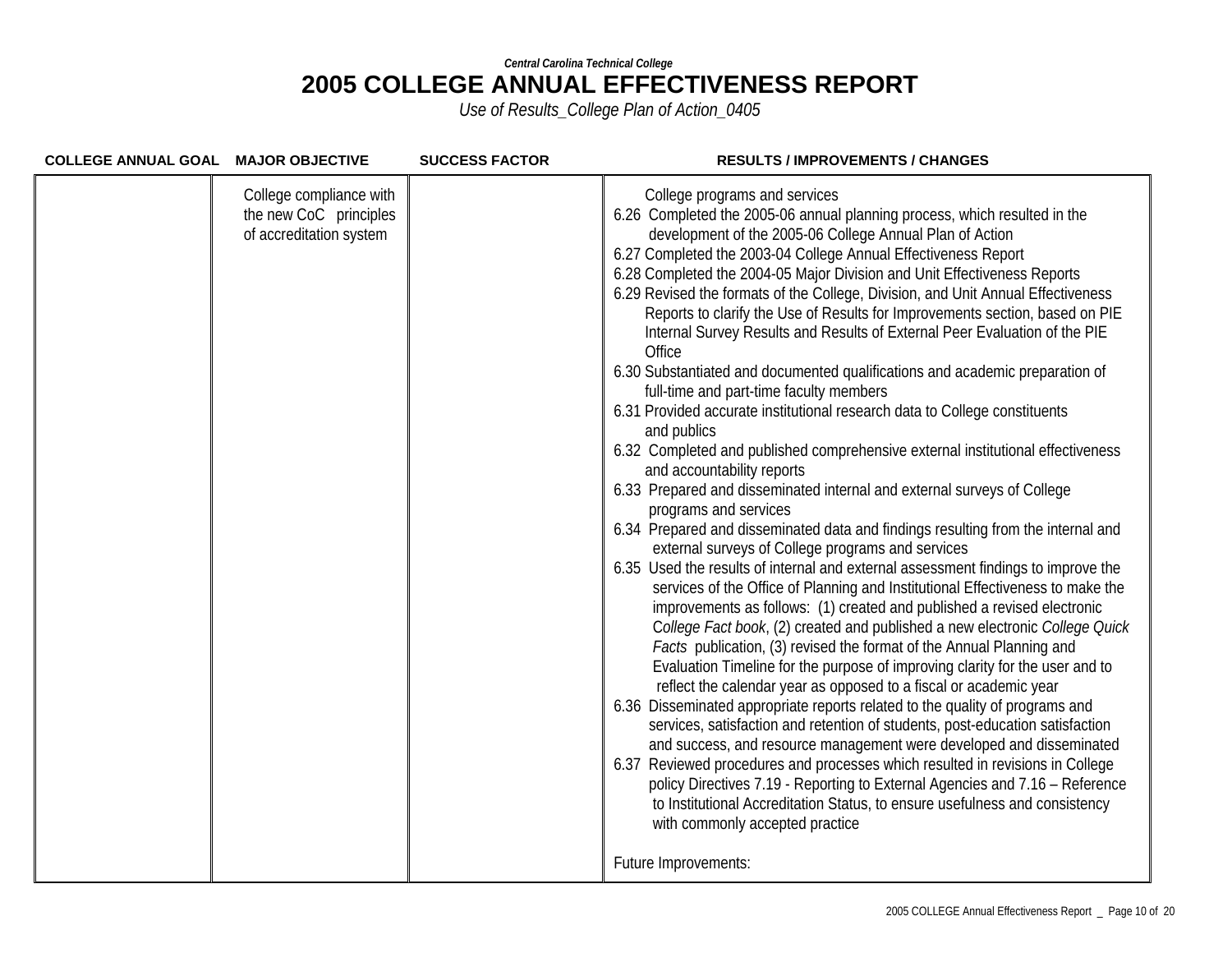| COLLEGE ANNUAL GOAL MAJOR OBJECTIVE                                                                                                                                                                                   |                                                                                                                                                                               | <b>SUCCESS FACTOR</b>                                                                                                    | <b>RESULTS / IMPROVEMENTS / CHANGES</b>                                                                                                                                                                                                                                                                                                                                                                                                                                                                                                                                                                                                                                                                                                                                                                                                                                                                                                                                                                                                                                                                                                                                                                                                                                                                                                                                                                                                                                                               |
|-----------------------------------------------------------------------------------------------------------------------------------------------------------------------------------------------------------------------|-------------------------------------------------------------------------------------------------------------------------------------------------------------------------------|--------------------------------------------------------------------------------------------------------------------------|-------------------------------------------------------------------------------------------------------------------------------------------------------------------------------------------------------------------------------------------------------------------------------------------------------------------------------------------------------------------------------------------------------------------------------------------------------------------------------------------------------------------------------------------------------------------------------------------------------------------------------------------------------------------------------------------------------------------------------------------------------------------------------------------------------------------------------------------------------------------------------------------------------------------------------------------------------------------------------------------------------------------------------------------------------------------------------------------------------------------------------------------------------------------------------------------------------------------------------------------------------------------------------------------------------------------------------------------------------------------------------------------------------------------------------------------------------------------------------------------------------|
|                                                                                                                                                                                                                       |                                                                                                                                                                               |                                                                                                                          | 1. Continue to use results of EPMS and FPMS instruments to develop 2005-06<br>planning stages for staff and faculty members<br>2. Use program evaluation data to monitor vitality of academic programs by<br>enrollment, placement, and number of graduates criteria and implement<br>changes where programs are on suspension and probation to correct areas of<br>deficiency<br>3. Identify compliance methods for TAC 2000 of ABET program standards and<br>include in the Civil Engineering Technology Annual Plan of Action for 2005-06<br>4. Use results from the NLNAC accreditation findings to improve ADN and PN<br>programs and submit response to report<br>5. Continue to fill vacant faculty and staff positions with qualified and diverse<br>persons when available<br>6. Provide accessibility of organizational charts to faculty and staff<br>7. Conduct review of position descriptions for faculty and staff at least every two<br>years<br>8. Execute final preparations for a successful On-Site Reaffirmation of<br><b>Accreditation Committee Visit</b><br>9. Prepare and submit the College Response to the 2005 SACS On-Site<br>Reaffirmation Committee Report to the June 2006 Standards and Reports<br>Committee of the Commission on Colleges in an accurate and timely manner in<br>compliance with SACS requirements<br>10. Complete and publish the 2004-05 College Annual Effectiveness Report<br>11. Complete and publish the 2006-07 College Annual Plan of Acton |
| 7. Provide student<br>support services,<br>learning resources,<br>and electronic<br>connectivity to ensure<br>a more learner-<br>centered environment.<br>In fulfillment of Strategic<br>Directions $(3)$ $(5)$ $(6)$ | Increase awareness and<br>use of learning<br>resources<br>Provide consistent,<br>accurate, and<br>professional career<br>assessment and<br>program advisement for<br>students | EDUCATIONAL<br><b>PROGRAMS</b><br>II. STUDENT OUTCOMES<br>III. SUPPORT SERVICES<br>IV. COLLABORATION<br>V. ACCESSIBILITY | 7.1 Identified mission, scope, and function of the library, media, and learning<br>resources function areas<br>7.2 Raised awareness of faculty, students, and staff regarding accessibility to online<br>resources and provided library instruction to students<br>7.3 Determined resources needed to support the curriculum<br>7.4 Maintained current library resources at the Main Campus, and provided access<br>at the Kershaw site, Shaw Center, and DuBose site through connectivity and<br>collaborative agreements<br>7.5 Utilized Library Focus Group to support activities to increase library usage and<br>identify resources needed for curriculum support<br>7.6 Implemented College Studies Certificate as a result of advisement feedback                                                                                                                                                                                                                                                                                                                                                                                                                                                                                                                                                                                                                                                                                                                                              |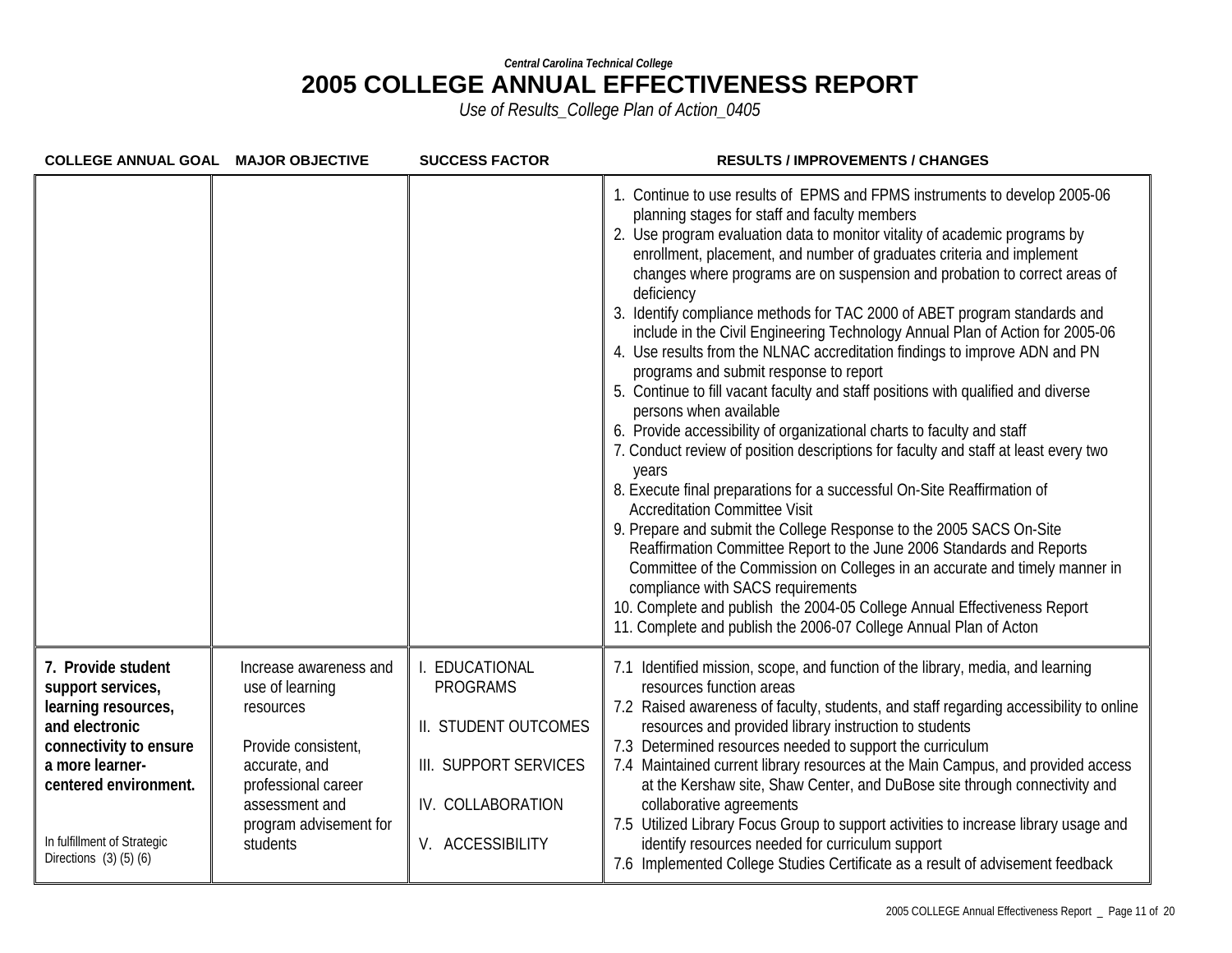| COLLEGE ANNUAL GOAL MAJOR OBJECTIVE                                                                                                                                                                                                           |                                                                                                                                                 | <b>SUCCESS FACTOR</b>                                                                                                                          | <b>RESULTS / IMPROVEMENTS / CHANGES</b>                                                                                                                                                                                                                                                                                                                                                                                                                                                                                                                                                                                                                                                                                                                                                                                                                                                                                                                                                                                                                                                              |
|-----------------------------------------------------------------------------------------------------------------------------------------------------------------------------------------------------------------------------------------------|-------------------------------------------------------------------------------------------------------------------------------------------------|------------------------------------------------------------------------------------------------------------------------------------------------|------------------------------------------------------------------------------------------------------------------------------------------------------------------------------------------------------------------------------------------------------------------------------------------------------------------------------------------------------------------------------------------------------------------------------------------------------------------------------------------------------------------------------------------------------------------------------------------------------------------------------------------------------------------------------------------------------------------------------------------------------------------------------------------------------------------------------------------------------------------------------------------------------------------------------------------------------------------------------------------------------------------------------------------------------------------------------------------------------|
|                                                                                                                                                                                                                                               | Provide comprehensive<br>and efficient student<br>services through a<br>planned and integrated<br>process                                       | VI. ADMINISTRATION/<br><b>RESOURCES</b>                                                                                                        | 7.7 Provided advisement training for faculty and admissions counselors<br>7.8 Evaluated faculty advisement performance using the FPMS process<br>7.9 Used results from the Programs and Services Survey that indicated 90.2% of<br>students were satisfied or very satisfied with the availability of their academic<br>advisor<br>7.10Integrated online registration processes with sound academic advising<br>7.11 Evaluated process for tracking high school transcript receipts<br>7.12<br>Future Improvements:<br>1. Continue realignment of learning resources organizational structure to better<br>Improve service to students at Main Campus and outreach sites<br>2. Support curriculum using Library Focus Group recommendations to improve<br>and expand resources<br>3. Maintain current library resources at Main Campus and provide access at<br>outreach sites<br>4. Create a college-wide team to address advisement issues and<br>5. Use results of Advisor Survey to continuously improve advisement<br>6. Implement online registration for academic programs in anticipation of |
| 8. Plan and implement<br>comprehensive<br>recruiting and public<br>relations strategies<br>that clearly<br>communicate the<br>College's mission,<br>programs, and<br>services.<br>In fulfillment of Strategic<br>Directions $(1)$ $(3)$ $(7)$ | Increase annual student<br>enrollment by 3-5% for<br>the next three years<br>Develop a<br>comprehensive<br>marketing program for<br>the College | I. EDUCATIONAL<br><b>PROGRAMS</b><br>III. SUPPORT SERVICES<br>IV. COLLABORATION<br>V. ACCESSIBILITY<br>VI. ADMINISTRATION/<br><b>RESOURCES</b> | implementation of Banner<br>8.1 Refined the College's Recruitment Team mission, scope, and purpose to<br>increase annual student enrollment by 3-5% for the next three years<br>8.2 Achieved a Fall 2004 enrollment of 3,260 students compared to Fall 2003<br>enrollment of 3,176 which represented a 2.6% increase<br>8.3 Initiated identification of focused recruitment activities for specialized markets<br>8.4. Developed special marketing strategies for selected academic programs with<br>low enrollment<br>8.5 Conducted presentations at area high schools and career centers<br>through collaborative relationships among departments across the college to<br>help improve recruitment<br>8.6 Implemented the use of the Kuder Career Assessment tool to market the<br>College                                                                                                                                                                                                                                                                                                        |
|                                                                                                                                                                                                                                               |                                                                                                                                                 |                                                                                                                                                | 8.7 Refined mission, scope, and purpose of College' marketing unit to develop<br>a comprehensive annual marketing plan of action                                                                                                                                                                                                                                                                                                                                                                                                                                                                                                                                                                                                                                                                                                                                                                                                                                                                                                                                                                     |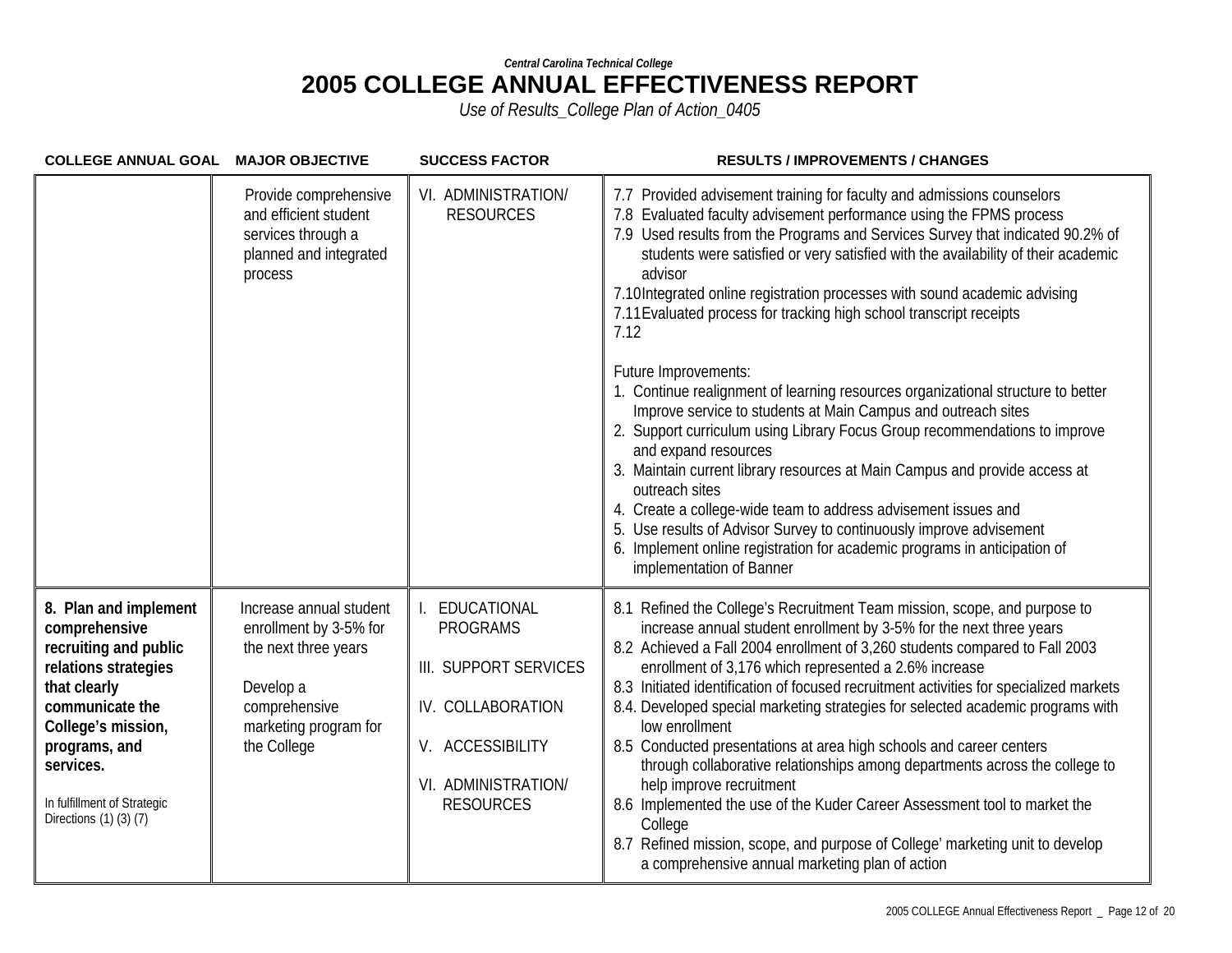| COLLEGE ANNUAL GOAL MAJOR OBJECTIVE                                                                                                                                                                                               |                                                                                                                                                                                                                | <b>SUCCESS FACTOR</b>                                                                                                     | <b>RESULTS / IMPROVEMENTS / CHANGES</b>                                                                                                                                                                                                                                                                                                                                                                                                                                                                                                                                                                                                                                                                                                                                                                                                                                                                                                                                                                                                                                                                                                                                                                                                                                                                                                                                         |
|-----------------------------------------------------------------------------------------------------------------------------------------------------------------------------------------------------------------------------------|----------------------------------------------------------------------------------------------------------------------------------------------------------------------------------------------------------------|---------------------------------------------------------------------------------------------------------------------------|---------------------------------------------------------------------------------------------------------------------------------------------------------------------------------------------------------------------------------------------------------------------------------------------------------------------------------------------------------------------------------------------------------------------------------------------------------------------------------------------------------------------------------------------------------------------------------------------------------------------------------------------------------------------------------------------------------------------------------------------------------------------------------------------------------------------------------------------------------------------------------------------------------------------------------------------------------------------------------------------------------------------------------------------------------------------------------------------------------------------------------------------------------------------------------------------------------------------------------------------------------------------------------------------------------------------------------------------------------------------------------|
|                                                                                                                                                                                                                                   |                                                                                                                                                                                                                |                                                                                                                           | 8.8 Integrated focused marketing and recruitment activities for promoting the<br>programs and services of the College<br>8.9 Marketed the scope, size, accessibility, and mission of the College in a<br>collegiate image<br>8.10 Partially identified marketing techniques for dual enrolled students<br>Future Improvements:<br>1. Implement the initiatives of the Recruitment Team to increase student enrollment<br>by 3-5% for the next three years and assess the effectiveness of the recruitment<br>initiatives with specific goals<br>2. Develop specific focused recruitment activities and review accomplishments of<br>goals of the Recruitment Team<br>Identify recruitment activities to accomplish individual program enrollment goals<br>4. Increase enrollment over the next three years in Industrial and Engineering<br>Technology<br>Schedule opportunities for recruitment activities at area high schools and career<br>centers<br>Utilize College and secondary personnel on the Kuder Career Assessment tool<br>6.<br>Develop comprehensive marketing objectives and activities<br>Devise an integrated approach to marketing and recruitment activities<br>9. Prepare specific marketing materials that will market the scope, size,<br>accessibility and mission of the College in a collegiate image<br>10. Market the College to the dual enrolled |
| 9. Provide increased<br>technology-based<br>solutions that enhance<br>efficiency and<br>customer service and<br>expand accessibility to<br>College programs and<br>services.<br>In fulfillment of Strategic<br>Directions (5) (7) | Improve retention and<br>graduation rates<br>Coordinate and provide<br>professional<br>development and<br>technology training<br>opportunities for College<br>personnel and students<br>Provide consistent and | I. EDUCATIONAL<br><b>PROGRAMS</b><br>III. SUPPORT SERVICES<br>V. ACCESSIBILITY<br>VI. ADMINISTRATION/<br><b>RESOURCES</b> | 9.1 Refined Retention Committee mission, scope, and purpose to improve the<br>College's retention rate<br>9.2 Increased the graduation rate from 7.5% in 2003-04 to 10.5% in 2004-05 and<br>meeting the benchmark of increasing the College's graduation rate by two<br>percent annually; success rate decreased from 39.3% in 2004 to 36.1% in<br>2005<br>9.3 Evaluated the role of student activities related to the College's retention<br>through the Program and Services survey (DID NOT COMPLETE)<br>9.4 Maintained a systematic program completion application process<br>9.5 Maintained process for the acquisition of job placement information from<br>students                                                                                                                                                                                                                                                                                                                                                                                                                                                                                                                                                                                                                                                                                                      |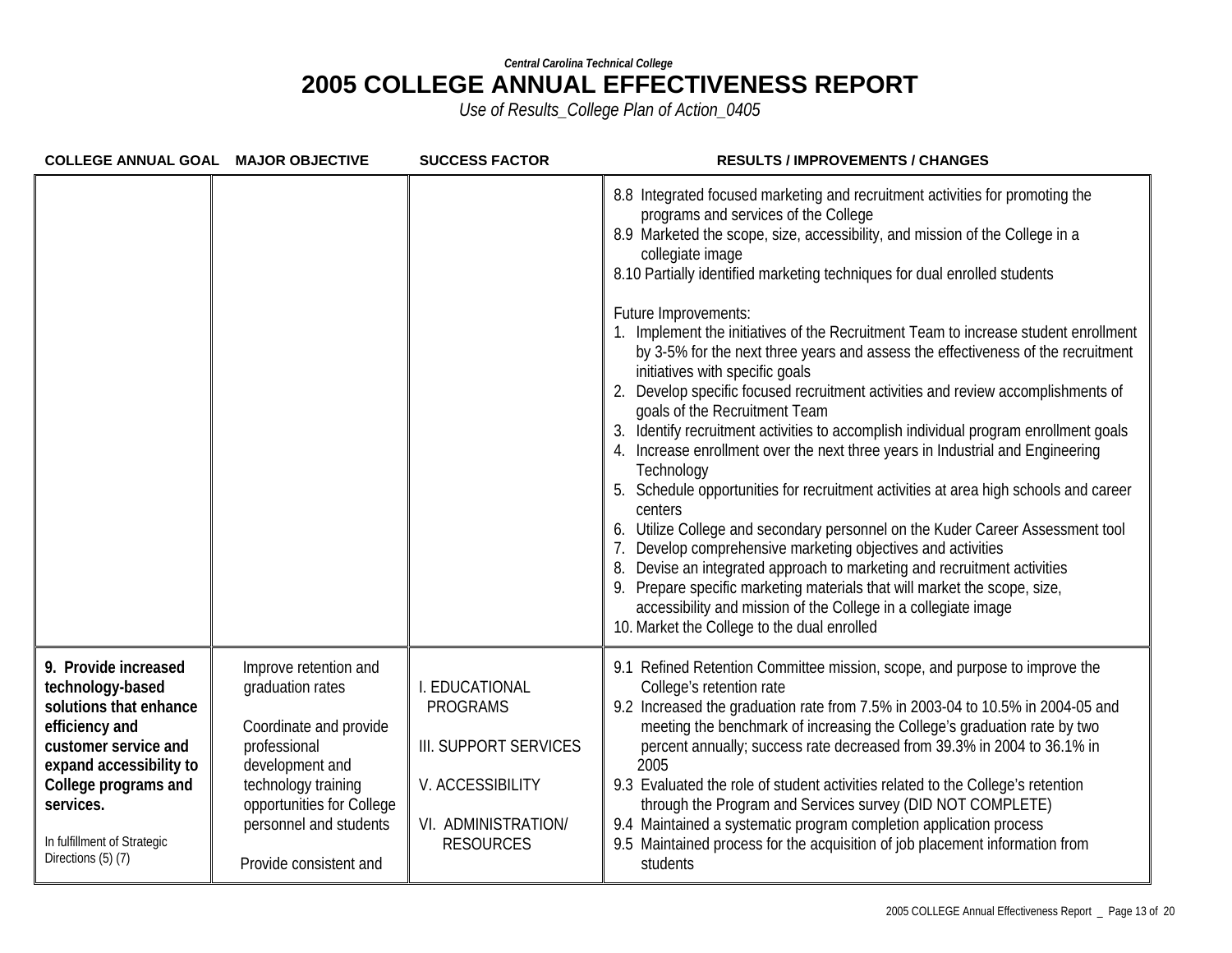| COLLEGE ANNUAL GOAL MAJOR OBJECTIVE |                                                                                                                                                                                                                                                                                                                                                                                                                                                                       | <b>SUCCESS FACTOR</b> | <b>RESULTS / IMPROVEMENTS / CHANGES</b>                                                                                                                                                                                                                                                                                                                                                                                                                                                                                                                                                                                                                                                                                                                                                                                                                                                                                                                                                                                                                                                                                                                                                                                                                                                                                                                                                                                                                                                                                                                                                                                                                                                                                                                                                                                                                                                                                                                                                                                                                                                                                                                                                                      |
|-------------------------------------|-----------------------------------------------------------------------------------------------------------------------------------------------------------------------------------------------------------------------------------------------------------------------------------------------------------------------------------------------------------------------------------------------------------------------------------------------------------------------|-----------------------|--------------------------------------------------------------------------------------------------------------------------------------------------------------------------------------------------------------------------------------------------------------------------------------------------------------------------------------------------------------------------------------------------------------------------------------------------------------------------------------------------------------------------------------------------------------------------------------------------------------------------------------------------------------------------------------------------------------------------------------------------------------------------------------------------------------------------------------------------------------------------------------------------------------------------------------------------------------------------------------------------------------------------------------------------------------------------------------------------------------------------------------------------------------------------------------------------------------------------------------------------------------------------------------------------------------------------------------------------------------------------------------------------------------------------------------------------------------------------------------------------------------------------------------------------------------------------------------------------------------------------------------------------------------------------------------------------------------------------------------------------------------------------------------------------------------------------------------------------------------------------------------------------------------------------------------------------------------------------------------------------------------------------------------------------------------------------------------------------------------------------------------------------------------------------------------------------------------|
|                                     | reliable access to high<br>quality and innovative<br>technology solutions and<br>academic/administrative<br>systems that are<br>responsive to the<br>operation and<br>management needs of<br>the College and<br>delivered in a timely and<br>effective manner<br>Focus on enhancing<br>skills of the workforce in<br>the four counties<br>Improve and enhance<br>the life of citizens of the<br>service area by offering<br>a variety of personal<br>interest courses |                       | 9.5 Ensured compliance with DVS 30-hour policy<br>9.6 Maintained the STAIRS program for DVS students and evaluated<br>Effectiveness<br>9.7 Maintained annual review and revision of College publications with significant<br>changes to the course schedule<br>9.8 Implemented Career Focus magazine<br>9.9 Published View Book and implemented new approach to billboards, television,<br>and radio advertising/marketing; results of the Programs and Services Survey<br>indicated 90% of the students were satisfied or very satisfied with College<br>publications<br>9.10 Provided improved identification of outreach course offerings in semester<br>course schedule, in SIS, and on the Web<br>9.11 Maintained handbook for faculty who are teaching at secondary locations and<br>included specific information unique to each secondary school or location<br>9.12 Promoted use of web resources such as Web for Faculty, Web for Students,<br>Campus Pipeline, etc.<br>9.13 Ensured accuracy of information on College web site by conducting a review<br>of content managed by the College's webmaster<br>9.14 Provided monthly electronic newsletter<br>9.15 Offered a program of professional development throughout the year to faculty<br>and staff, New Employee Orientation, Personnel Policies and Procedures<br>Update, Faculty Update, Adjunct Faculty Orientation, New Student<br>Orientation, Safety & College Emergency Response Training (via Web),<br>Banner General and Finance training<br>9.16 Provided funds for employees to attend external professional development<br>programs, including faculty tuition reimbursement<br>9.17 Expanded the functionality of the institution's Help Desk to include<br>training for faculty, students, and staff in special orientation<br>programs<br>9.18 Coordinated 27 joint and individual consulting and training visits for SunGard/<br>SCT Banner system education and training hosted by the College for finance,<br>human resources, financial aid, and student modules out of 80 session<br>scheduled for the year<br>9.19 Provided training to the College for using the new networked high speed<br>copier in the Print Shop |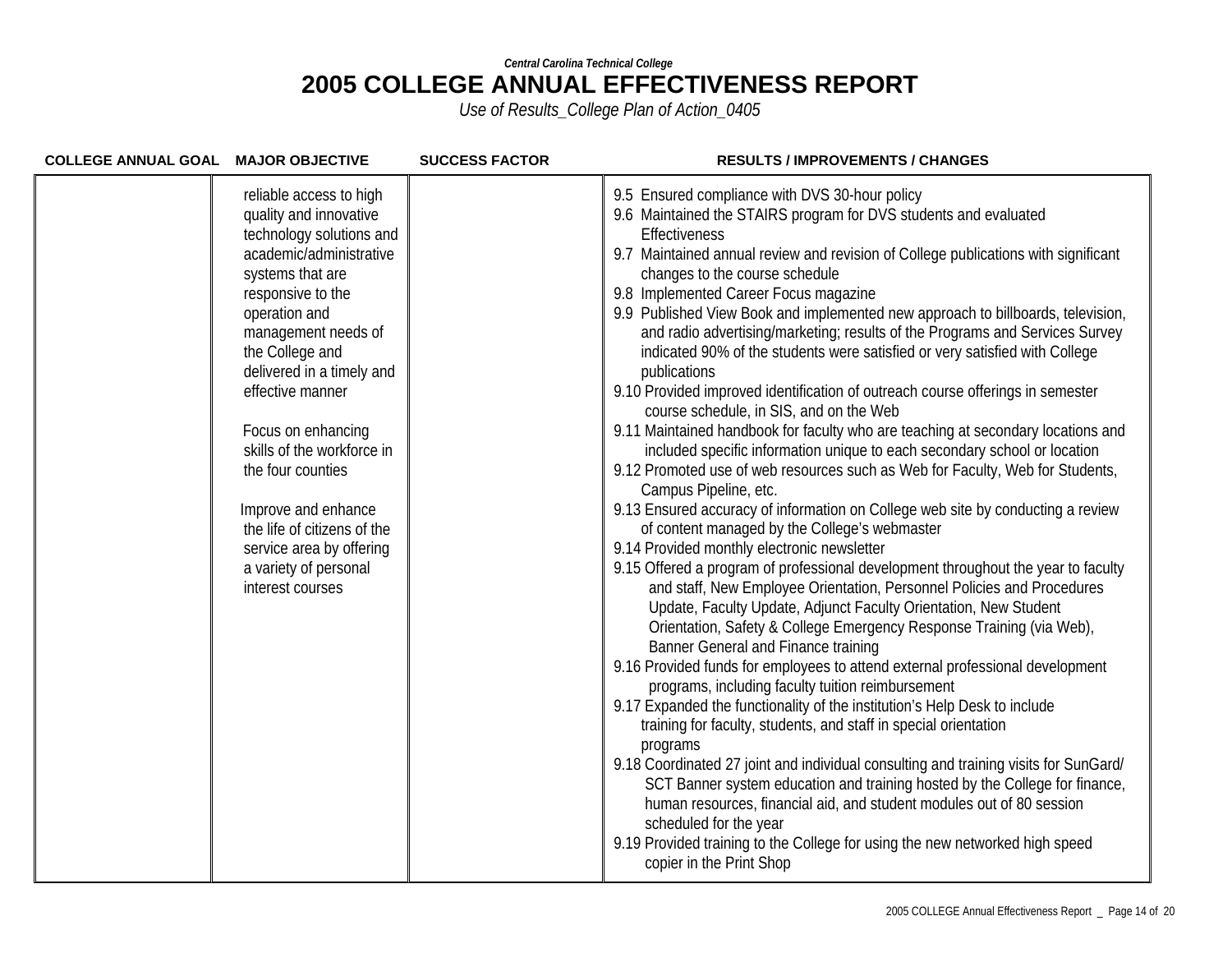| COLLEGE ANNUAL GOAL MAJOR OBJECTIVE | <b>SUCCESS FACTOR</b> | <b>RESULTS / IMPROVEMENTS / CHANGES</b>                                                                                                                                                                                                                                                                                                                                                                                                                                                                                                                                                                                                                                                                                                                                                                                                                                                                                                                                                                                                                                                                                                                                                                                                                                                                                                                                                                                                                                                                                                                                                                                                                                                                                                                                                                                                                                                                                                                                                                                                                                                                                                                                                                                                                                                                                                                                                                                      |
|-------------------------------------|-----------------------|------------------------------------------------------------------------------------------------------------------------------------------------------------------------------------------------------------------------------------------------------------------------------------------------------------------------------------------------------------------------------------------------------------------------------------------------------------------------------------------------------------------------------------------------------------------------------------------------------------------------------------------------------------------------------------------------------------------------------------------------------------------------------------------------------------------------------------------------------------------------------------------------------------------------------------------------------------------------------------------------------------------------------------------------------------------------------------------------------------------------------------------------------------------------------------------------------------------------------------------------------------------------------------------------------------------------------------------------------------------------------------------------------------------------------------------------------------------------------------------------------------------------------------------------------------------------------------------------------------------------------------------------------------------------------------------------------------------------------------------------------------------------------------------------------------------------------------------------------------------------------------------------------------------------------------------------------------------------------------------------------------------------------------------------------------------------------------------------------------------------------------------------------------------------------------------------------------------------------------------------------------------------------------------------------------------------------------------------------------------------------------------------------------------------------|
|                                     |                       | 9.20 Submitted the administrative technology plan, which was approved by the<br>State Budget and Control Board with the exception of the payment gateway,<br>pending review of a state provided system<br>9.21 Participated in the SCT Consortium and shared technical and functional<br>training for Banner with Horry-Georgetown, Piedmont, and Tri-County<br>technical Colleges<br>9.22 Reviewed results of the Programs and Services Survey, which indicated<br>student satisfaction with College resources_ and revealed improvements in<br>Campus Pipeline due to training and support efforts by the Help Desk and the<br>instructional technologist<br>9.23 Established the Banner Project Team to oversee implementation of Banner<br>Finance, Human Resources, Financial Aid and Student modules<br>9.24 Researched new hardware configurations extensively, selected and installed<br>with Banner and Oracle, and a thorough evaluation of reporting tool software<br>was conducted<br>9.25 Purchased Evisions for forms, secured documents, and reporting (Argos)<br>9.26 Received Banner training for College technical and functional staff<br>9.27 Implemented the Banner Finance module July 1, 2005, as planned.<br>9.28 Purchased Luminis portal solution for a unified digital campus that integrates<br>Banner, email, WebCT, and other applications for the College community<br>9.29 Maintained the AVVID architecture for converged voice, video and data<br>communications and initiated expansion into the downtown (CE) campus<br>9.30 Refreshed all computer labs with the latest releases of software for instruction<br>in addition to adding new titles<br>9.31 Participated in workshops concerning ADA compliance requirements to be<br>implemented by July 1, 2006<br>9.32 Analyzed and used the overall very positive feedback from students with<br>respect to usage and satisfaction with College resources<br>9.33 Added a full time position to the Information Systems unit to support college-<br>wide reporting needs<br>9.34 Entered into contract with a third party to develop FOCUS programs for the<br>existing Plus system as a result of Banner commitments by the IS staff<br>9.35 Developed a higher-skilled applicant pool by using a variety of methodologies<br>in which 100 persons were tested in WorkKeys, and Nochti<br>9.36 Developed expert OJT for two companies |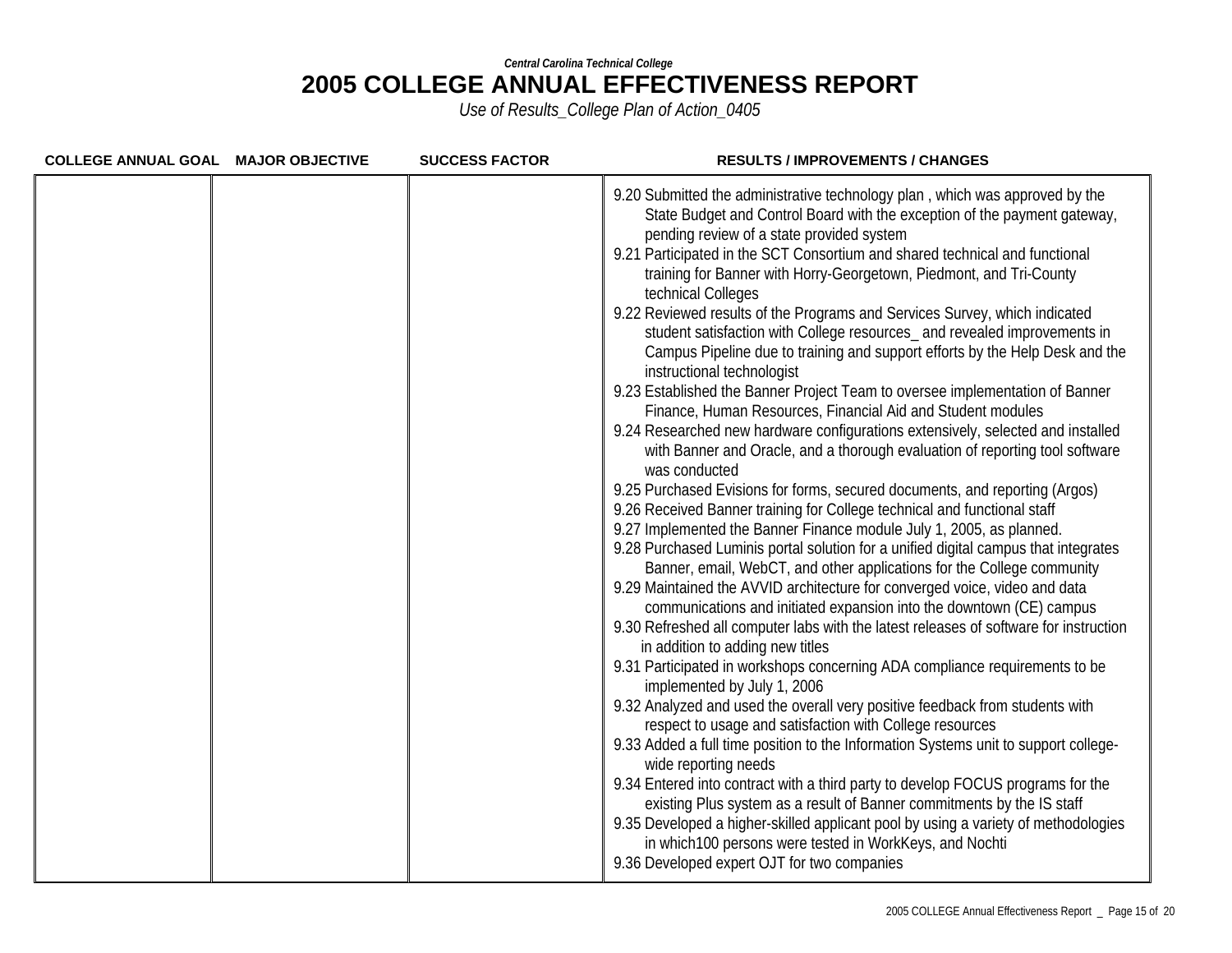| COLLEGE ANNUAL GOAL MAJOR OBJECTIVE | <b>SUCCESS FACTOR</b> | <b>RESULTS / IMPROVEMENTS / CHANGES</b>                                                                                                                                                                                                                                                                                                                                                                                                                                                                                                                                                                                                                                                                                                                                                                                                                                                                                                                                                                                                                                                                                                                                                                                                                                                                                                                                                                                                                                                                                                                                                                   |
|-------------------------------------|-----------------------|-----------------------------------------------------------------------------------------------------------------------------------------------------------------------------------------------------------------------------------------------------------------------------------------------------------------------------------------------------------------------------------------------------------------------------------------------------------------------------------------------------------------------------------------------------------------------------------------------------------------------------------------------------------------------------------------------------------------------------------------------------------------------------------------------------------------------------------------------------------------------------------------------------------------------------------------------------------------------------------------------------------------------------------------------------------------------------------------------------------------------------------------------------------------------------------------------------------------------------------------------------------------------------------------------------------------------------------------------------------------------------------------------------------------------------------------------------------------------------------------------------------------------------------------------------------------------------------------------------------|
|                                     |                       | 9.37 Profiled 20 jobs using Workkeys<br>9.38 Continued to aid WIA students on campus<br>9.39 Developed and offered three Industrial Job Readiness Programs resulting in<br>serving 50 students<br>9.40 Contracted with JER and offered 50 on-line courses<br>9.41 Offered courses on three occasions utilizing regional facilities for offerings<br>9.42 Identified at three grant opportunities and procured funding to support special<br>projects                                                                                                                                                                                                                                                                                                                                                                                                                                                                                                                                                                                                                                                                                                                                                                                                                                                                                                                                                                                                                                                                                                                                                      |
|                                     |                       | Future Improvements:<br>1. Implement strategies of the Retention Committee to improve College retention<br>rate<br>2. Implement retention strategies to improve College's graduation and success<br>rates by two percent annually for the next three years<br>3. Identify factors that directly contribute to the decrease in success rate<br>4. Conduct an assessment of student activities to determine impact on College's<br>retention through the Student Forum<br>5. Ensure an effective process for gathering job placement data<br>6. Review data profiling students with 30-hour DVS limitations and implement the<br>enrollment restrictions<br>7. Provide STAIRS program content for students enrolled in COL 103<br>8. Conduct review of College publications and submit changes for editing and<br>distribution<br>9. Hold at least two faculty and staff meetings annually<br>10. Revise course offerings schedule format in all mediums<br>11. Schedule training activities for faculty, staff, and students to encourage use of<br>web resource and support QEP goals<br>12. Continue the Professional Development program in FY 06<br>13. Offer several training courses through online format, as a result of the positive<br>feedback from previous online PDP courses<br>14. Upgrade Help Desk Supervisor position to a full time position<br>15. Coordinate the information resources for all new employee and employee<br>functional changes through the Help Desk<br>16. Participate in Banner and Luminis training and training related to the<br>implementation of the QEP goals |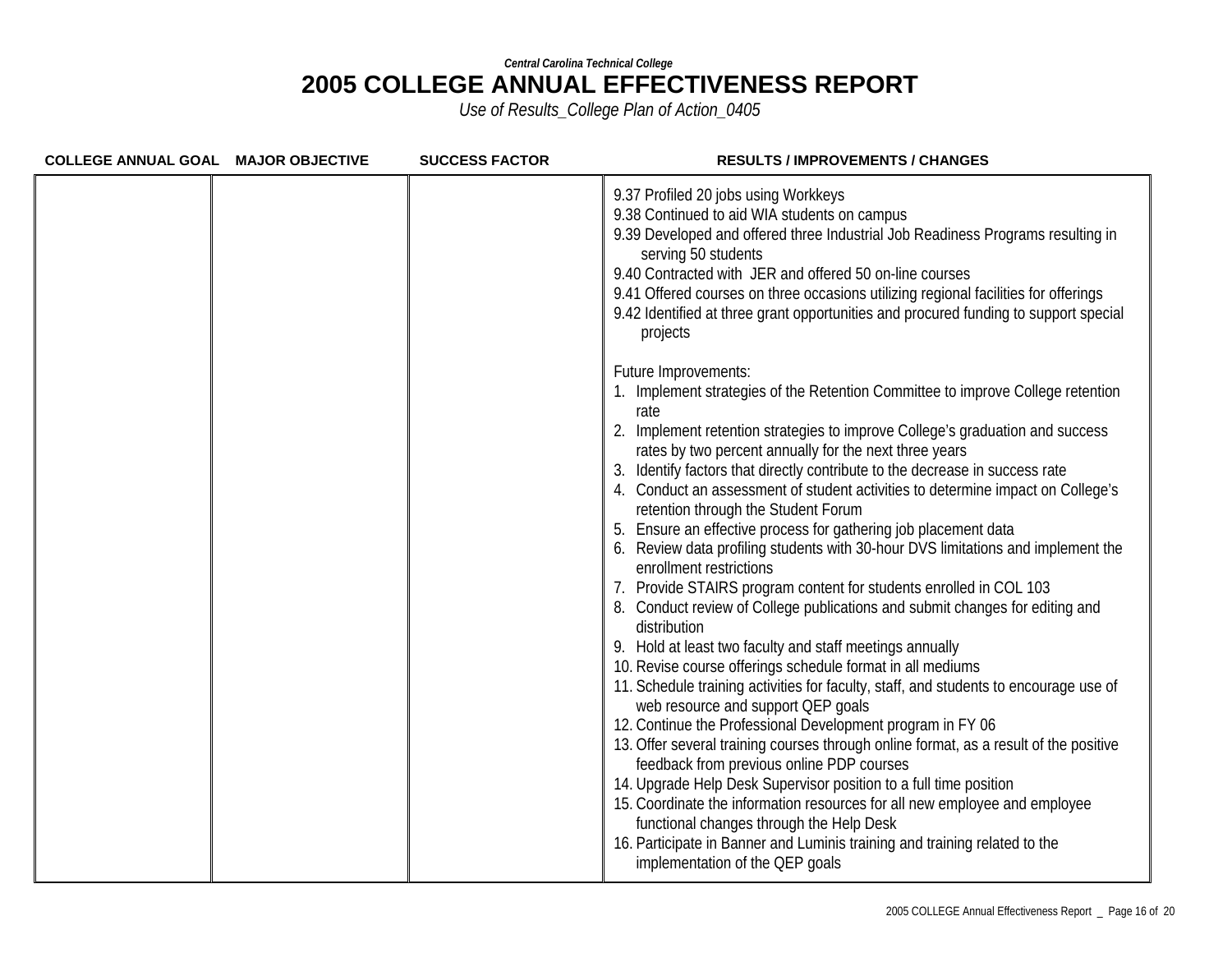| COLLEGE ANNUAL GOAL MAJOR OBJECTIVE                                                                                                                                                                      |                                                                                                                                                                                                                                                                   | <b>SUCCESS FACTOR</b>                                                                              | <b>RESULTS / IMPROVEMENTS / CHANGES</b>                                                                                                                                                                                                                                                                                                                                                                                                                                                                                                                                                                                                                                                                                                                                                                                                                                                                                                                                                                                                                                                                                                                                                                                                                                                                          |
|----------------------------------------------------------------------------------------------------------------------------------------------------------------------------------------------------------|-------------------------------------------------------------------------------------------------------------------------------------------------------------------------------------------------------------------------------------------------------------------|----------------------------------------------------------------------------------------------------|------------------------------------------------------------------------------------------------------------------------------------------------------------------------------------------------------------------------------------------------------------------------------------------------------------------------------------------------------------------------------------------------------------------------------------------------------------------------------------------------------------------------------------------------------------------------------------------------------------------------------------------------------------------------------------------------------------------------------------------------------------------------------------------------------------------------------------------------------------------------------------------------------------------------------------------------------------------------------------------------------------------------------------------------------------------------------------------------------------------------------------------------------------------------------------------------------------------------------------------------------------------------------------------------------------------|
|                                                                                                                                                                                                          |                                                                                                                                                                                                                                                                   |                                                                                                    | 17. Continue to coordinate training and consulting sessions for Banner and offer to<br>be the training site for all Luminis training for the Banner Consortium<br>18. Add Banner training to the new employee orientation process<br>19. Incorporate feedback from results of evaluation of College resources into the<br>professional development training and planning for technology support<br>programs, as well as the QEP goals and activities.<br>20. Maintain compatibility among the Consortia colleges for subsequent disaster<br>recovery planning<br>21. Establish an implementation team (Luminis Leadership Team) for Luminis<br>22. Acquire hardware and training for Luminis<br>23. Explore telecommunication options to cost effectively connect Lee County to the<br>College network, including wireless point-to point solutions<br>24. Collaborate with appropriate personnel to improve the present procedures for<br>submitting software upgrade and installation requests for computer labs<br>procedures, including engaging faculty members in the testing of selections<br>25. Develop and implement web accessibility for meeting federal requirements by<br>July 1, 2006<br>26. Create and offer a variety of non-credit activities to meet the needs of the<br>College service area |
| 10. Attract and retain<br>appropriately<br>credentialed, diverse,<br>and talented faculty to<br>support a multi-<br>cultural campus<br>environment.<br>In fulfillment of Strategic<br>Directions (2) (6) | Provide faculty and staff<br>professional<br>development<br>Attract and retain<br>appropriately<br>credentialed faculty and<br>staff to support a multi-<br>cultural campus<br>environment inclusive of<br>diversity reflected in the<br>College's service region | EDUCATIONAL<br><b>PROGRAMS</b><br>III. SUPPORT SERVICES<br>VI. ADMINISTRATION/<br><b>RESOURCES</b> | 10.1 Assessed faculty and staff professional development needs<br>10.2 Increased the variety of delivery methods and used electronic delivery by<br>providing the online training for selected training<br>10.3 Offered faculty and staff access to conferences, workshops, and certification<br>training where appropriate within budgetary constraints<br>10.4 Provided customer service training for faculty and staff in conjunction with<br><b>Retention Workshop</b><br>10.5 Assisted faculty members in maintaining and expanding credentials in<br>teaching discipline<br>10.6 Provided training on information technology resources for staff, faculty, and<br>students<br>10.7 Averaged a rating of 3.89 in evaluation of adjunct faculty training each<br>Semester<br>10.8 Increased EEO goal attainment to 99.7%, ranking 1st among technical<br>colleges and 2 <sup>nd</sup> among all state agencies                                                                                                                                                                                                                                                                                                                                                                                               |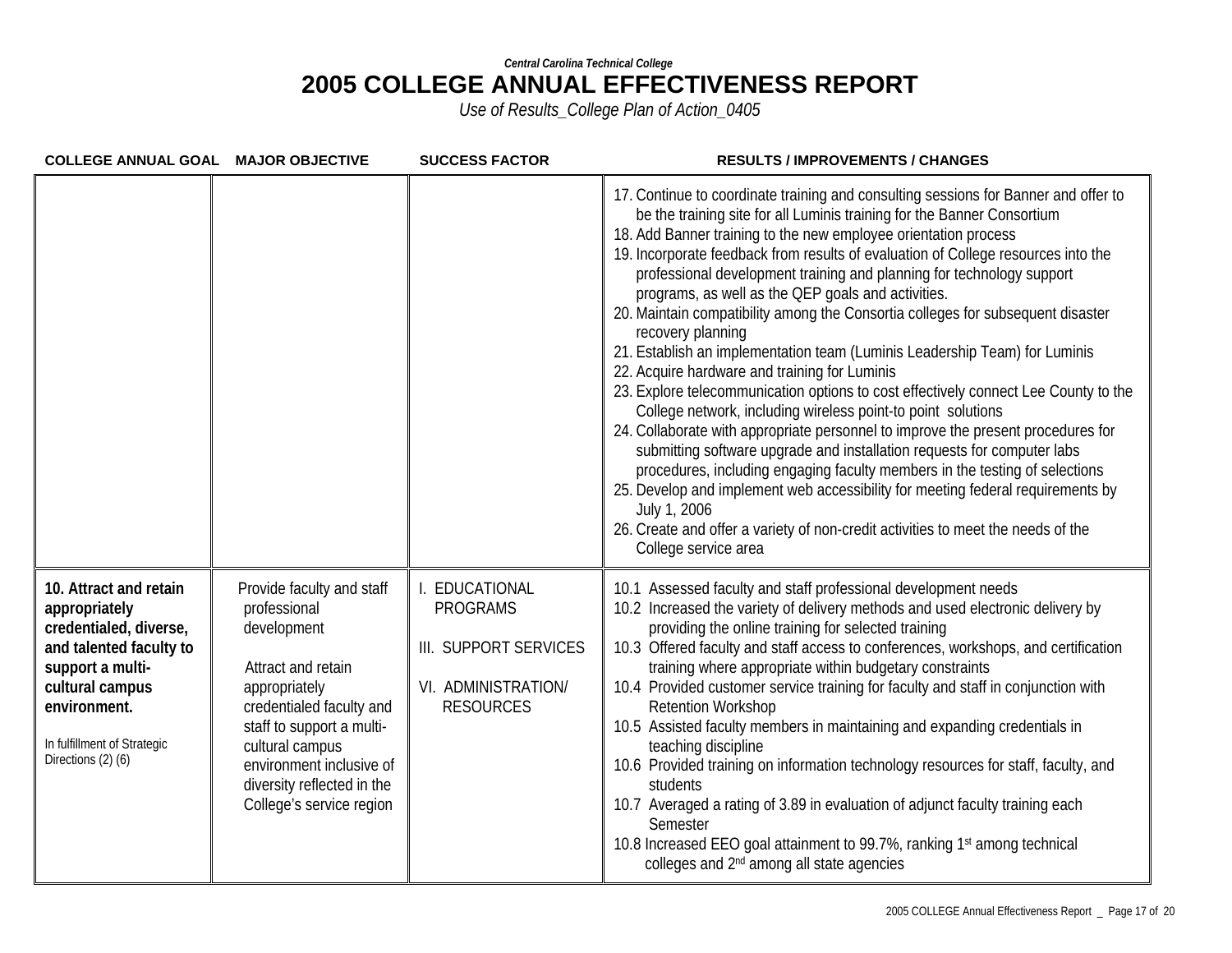| <b>COLLEGE ANNUAL GOAL MAJOR OBJECTIVE</b>                                                                                                                                                                |                                                                                                                                                                                                                                                                                                                                                           | <b>SUCCESS FACTOR</b>                                                                                                             | <b>RESULTS / IMPROVEMENTS / CHANGES</b>                                                                                                                                                                                                                                                                                                                                                                                                                                                                                                                                                                                                                                                                                                                                                                                                                                                                                                                                                                       |
|-----------------------------------------------------------------------------------------------------------------------------------------------------------------------------------------------------------|-----------------------------------------------------------------------------------------------------------------------------------------------------------------------------------------------------------------------------------------------------------------------------------------------------------------------------------------------------------|-----------------------------------------------------------------------------------------------------------------------------------|---------------------------------------------------------------------------------------------------------------------------------------------------------------------------------------------------------------------------------------------------------------------------------------------------------------------------------------------------------------------------------------------------------------------------------------------------------------------------------------------------------------------------------------------------------------------------------------------------------------------------------------------------------------------------------------------------------------------------------------------------------------------------------------------------------------------------------------------------------------------------------------------------------------------------------------------------------------------------------------------------------------|
|                                                                                                                                                                                                           |                                                                                                                                                                                                                                                                                                                                                           |                                                                                                                                   | 10.9 Offered a benefits fair, flu shots, and health screenings to College employees<br>Future Improvements:<br>Use PDP Request Form to plan programs and allocate resources for faculty and<br>staff activities<br>Identify courses for electronic delivery of professional development activities<br>where appropriate<br>Systematically offer courses in technology, methodology, and general interest<br>3.<br>programs<br>Determine need for customer service training for faculty and staff<br>4.<br>Allocate professional development funds for faculty and staff to expand<br>credentials based on needs assessment<br>Schedule PDP information technology training sessions to support the goals of<br>6.<br>the College QEP<br>Continue focus on recruitment and retention of qualified minorities into various<br>positions at the College, especially professional and faculty positions<br>Continue to offer a benefits fair, flu shots, and health screenings to employees<br>8.<br>as a service |
| 11. Develop and<br>maintain partnerships<br>with external agencies<br>in order to share<br>resources that<br>accomplish mutual<br>goals.<br>In fulfillment of Strategic<br>Directions (2) (3) (4) (6) (7) | Establish partnerships in<br>the College's service<br>area to accomplish the<br>College's mission<br>Develop an increased<br>working relationship with<br>Shaw, Kershaw, and<br>Lee Counties<br>Develop association with<br><b>Certifying Associations</b><br>such as Nursing Home<br>Administrators, Social<br>Workers, Bankers,<br>CPAs, and co-sponsor | II. STUDENT OUTCOMES<br>III. SUPPORT SERVICES<br>IV. COLLABORATION<br>V. ACCESSIBILITY<br>VI. ADMINISTRATION/<br><b>RESOURCES</b> | 11.1 Maintained the College's dual enrollment program in area secondary schools<br>11.2 Worked collaboratively with other educational and community entities to<br>develop grant proposals<br>11.3 Collaborated with Adult Education in student referral processes and the Skills<br>Institute<br>11.4 Promoted secondary to post secondary course articulation<br>11.5 Maintained agreements with county libraries for sharing of resources<br>11.6 Assessed both Continuing Education and Credit Programming needs for the<br>Shaw AFB<br>11.7 Offered non-credit classes at the Shaw Center and Kershaw County,<br>including Kids summer programs<br>11.8 Offered 12 different types of continuing education enrollment opportunities<br>and contract training courses for the Shaw and Kershaw communities<br>11.9 Provided the non-credit Microsoft Certificate and CISCO training at Shaw<br><b>AFB and Shaw Center</b><br>11.10 Promoted and offered CDL programs to Shaw and Kershaw communities      |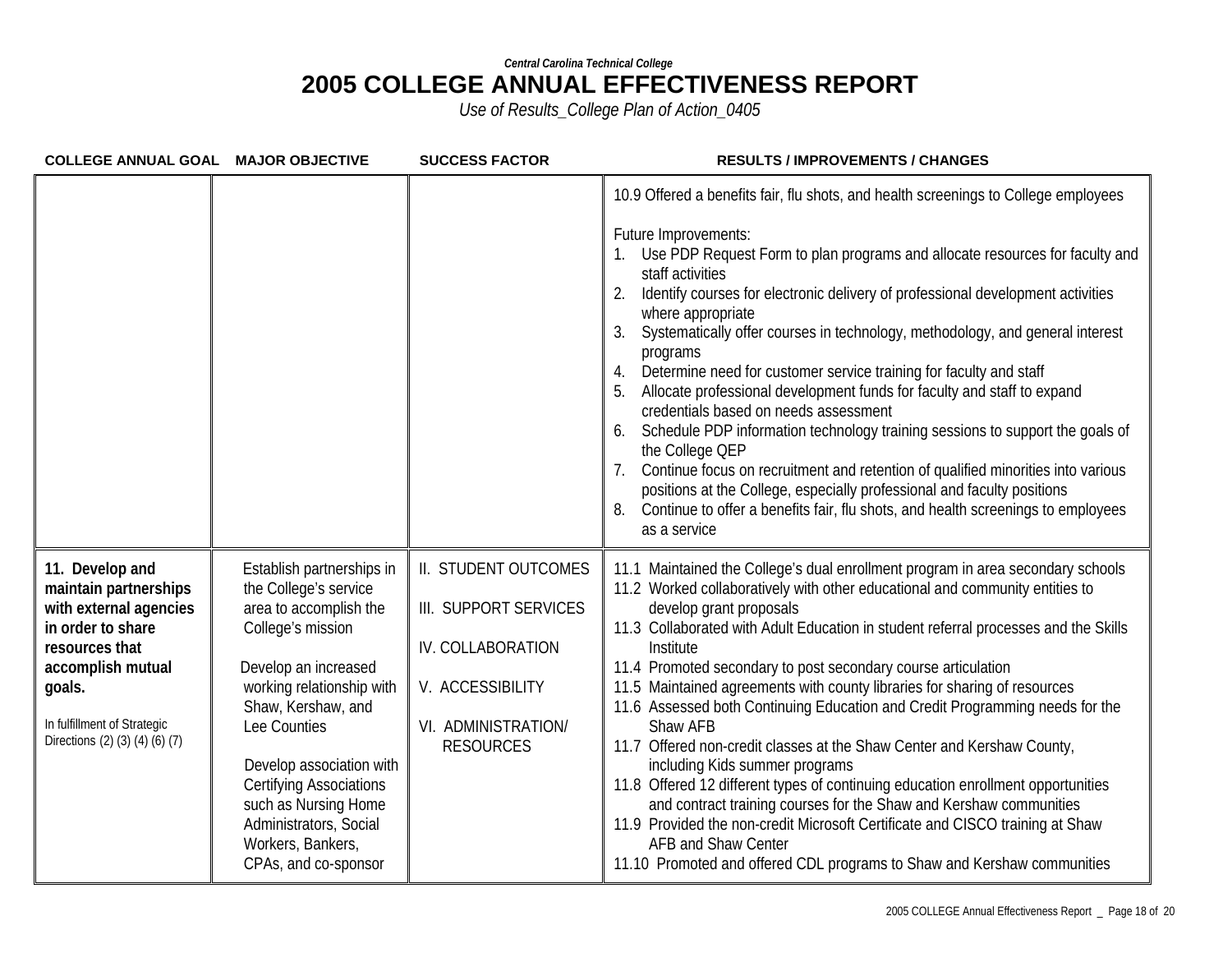| COLLEGE ANNUAL GOAL MAJOR OBJECTIVE                                                                                                                                                             |                                                                                                                                                                                                                                                                                                                                                                      | <b>SUCCESS FACTOR</b>                                                                                                    | <b>RESULTS / IMPROVEMENTS / CHANGES</b>                                                                                                                                                                                                                                                                                                                                                                                                                                                                                                                                                                                                                                                                                                                                                                                                                                                                                                                                                                                                                                                                                                                                                                                                                          |
|-------------------------------------------------------------------------------------------------------------------------------------------------------------------------------------------------|----------------------------------------------------------------------------------------------------------------------------------------------------------------------------------------------------------------------------------------------------------------------------------------------------------------------------------------------------------------------|--------------------------------------------------------------------------------------------------------------------------|------------------------------------------------------------------------------------------------------------------------------------------------------------------------------------------------------------------------------------------------------------------------------------------------------------------------------------------------------------------------------------------------------------------------------------------------------------------------------------------------------------------------------------------------------------------------------------------------------------------------------------------------------------------------------------------------------------------------------------------------------------------------------------------------------------------------------------------------------------------------------------------------------------------------------------------------------------------------------------------------------------------------------------------------------------------------------------------------------------------------------------------------------------------------------------------------------------------------------------------------------------------|
|                                                                                                                                                                                                 | and offer continuing<br>professional education<br>Serve as a state<br>Innovative Technology<br>Training (ITT) Resource<br>Center in the area of<br>environmental training<br>Provide technical<br>assistance and on-site<br>training to small<br>wastewater treatment<br>facilities identified as<br>having compliance<br>problems through the<br>104g grant program |                                                                                                                          | Future Improvements:<br>1. Identify needs in secondary schools and schedule dual enrollment courses<br>accordingly<br>2. Participate in activities with educational and community entities on grant<br>proposals<br>3. Schedule Skills Institute training at the College with Adult Education<br>4. Schedule meetings with area high school counselors and administrators to<br>promote secondary articulation<br>5. Maintain agreements with county libraries for sharing of resources<br>6. Increase new and enhance current working relationships with Shaw AFB,<br>Kershaw, and Lee areas<br>7. Created/offered and cosponsored over 38 continuing professional education<br>courses and training for healthcare, legal, financial, and social entities<br>8. Provided resource and services to environmental professionals and other<br>technical colleges across the state<br>10. Maintained environmental library and laboratory<br>11. Served seven new facilities and created two new collaborations<br>12. Maintained relations with environmental associations/entities<br>13. Completed 104g grant documentation process and participated<br>in 104G<br>14. Expanded scope of OSHA related course, hazcom etc. as a<br>result of evaluation feedback |
| 12. Fulfill all<br>requirements for the<br><b>SACS reaffirmation of</b><br>accreditation<br>Compliance<br>Certification and<br>develop the<br>institutional Quality<br><b>Enhancement Plan.</b> | Provide information and<br>services in support of<br><b>Compliance Certification</b><br>and Quality<br>Enhancement Plan<br>(OEP)<br><b>Finalize the Central</b><br>Carolina Technical<br>College Compliance<br>Certification Report for<br>the Off-Site Review                                                                                                       | EDUCATIONAL<br><b>PROGRAMS</b><br>II. STUDENT OUTCOMES<br>III. SUPPORT SERVICES<br>IV. COLLABORATION<br>V. ACCESSIBILITY | 12.1 Maintained SACS accreditation standards<br>12.2 Created a SACS website with access to over 800 documents<br>12.3 Used results of the CoC Off-Site Review Committee's report to resolve<br>problematic issues and to clarify evidence of the College's compliance with<br>Core Requirements, Standards, and Federal Mandates<br>12.4 Developed and submitted the College's Compliance Certification Report<br>12.5 Developed and submitted the College's Focused Report to CoC<br>12.6 Produced the College's Quality Enhancement Plan<br>12.7 Conducted College meetings with CoC Staff member, ELT, and Compliance<br>Team Chair, and SACS Liaison.<br>12.8 Provided Off-Site Review Committee members with pertinent information as                                                                                                                                                                                                                                                                                                                                                                                                                                                                                                                       |